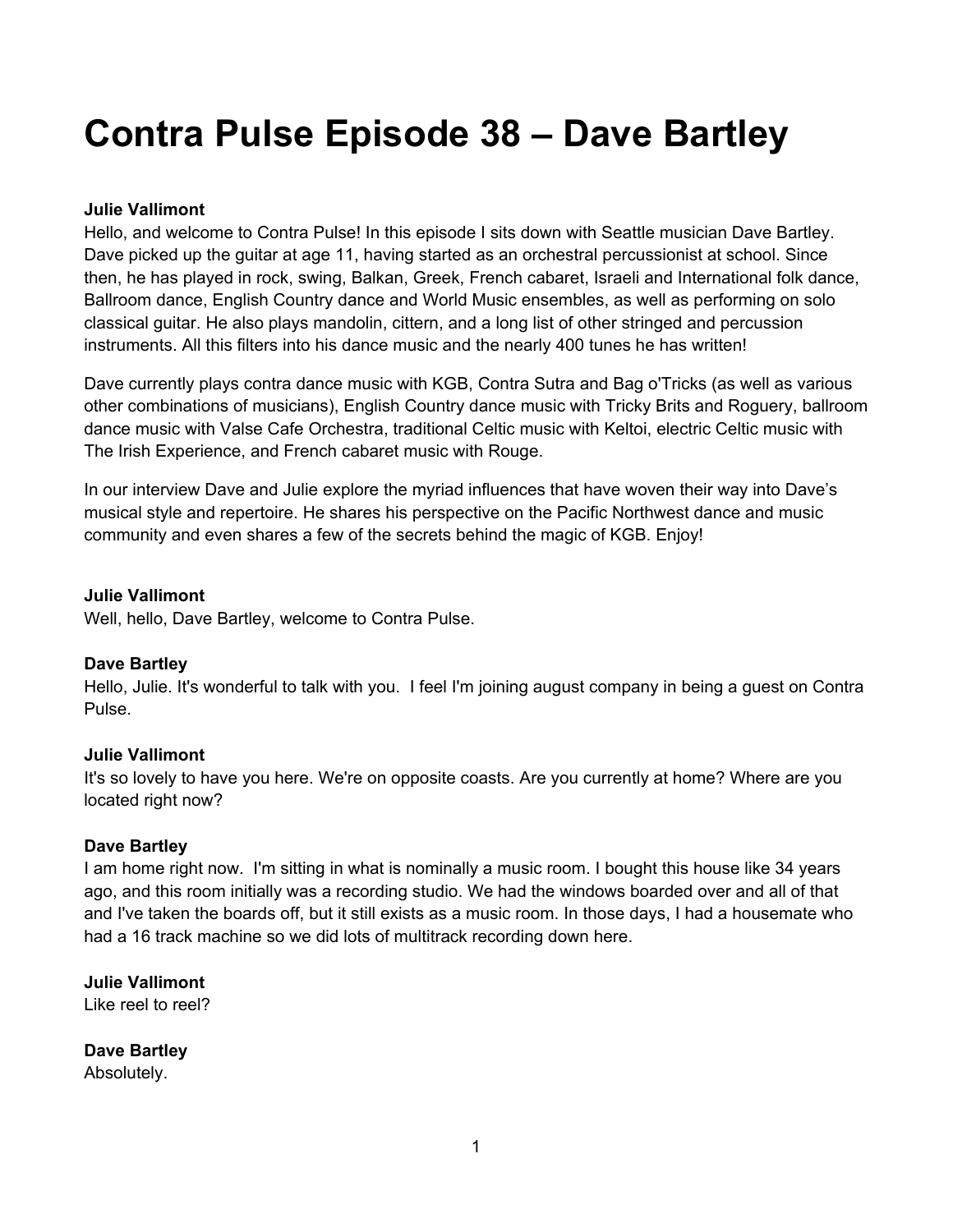That's how I started recording. I still have some old tapes that I can't listen to anymore.

#### **Dave Bartley**

Yeah, same here.

#### **Julie Vallimont**

Lord knows what's on them. I'm looking forward to chatting because you're out on the West Coast, and I'm on the East Coast. And while we ran into each other at a dance weekend here and there, I've never really had a chance to just sit down and have a conversation with you.

# **Dave Bartley**

Same here. I've been a fan! I think Nor'easter was at a couple of weekends that I played with maybe with KGB and... I remember dancing to Buddy System at one point at the Seattle dance and really enjoyed your playing.

# **Julie Vallimont**

Well, shucks, I mean, I was busy fangirling on you at all the dance we were at. I'm just so excited to just to talk about everything. So maybe let's just start from the beginning. Which is, how did you end up playing music and choosing your instruments? And how did you eventually end up playing for contra dances?

#### **Dave Bartley**

Well, I was born in Seattle. So pretty much my permanent address has always been within the greater Seattle area, though I've traveled quite a bit and did live on the east coast briefly years ago. I'm the youngest of five kids and my parents loved music. My dad, I think he played a little bit of harmonica and he occasionally sang bass in a barbershop quartet. But neither were really musicians per se. I have two older brothers, two older sisters, and both of my older brothers played guitar. They actually both played in rock bands in the 60s. I think as long as I can remember, I've always had music running through my head. We listened to a lot of music at home, it would be you know, folk music and pop music, rock, blues, some classical, things like the Clancy Brothers also and the Limeliters and just a whole lot of different styles of music. So that was kind of filtering into my head. I didn't really play much of anything besides poking around at the piano that we had until fourth grade when it was determined that I should choose a musical instrument to play in orchestra in grade school. I ended up choosing snare drum. I briefly flirted with clarinet or flute, both of my sisters had played the flute, but ended up, I think a neighbor kid said, oh, play drums, they're easy. I was lazy enough that that sounded like a good idea. So I played snare drum in grade school. The other thing was at that time, my oldest brother's band was practicing in my parent's basement. The drummer actually left his drum set there because it was difficult to get in and out of the basement and they were playing stuff like the Byrds and the Beatles. This was the mid 60s when I was in grade school. My ambition was to be a drummer in a rock band. I really wanted to do that. But I think, much to my mother's delight, I ended up starting to play guitar in sixth grade, and sort of drifted away from drums although I continued to play timpani and other things through high school, in orchestra and concert band. I think my mother didn't really want to have somebody perpetually banging on the drums in the basement while she was home so I started playing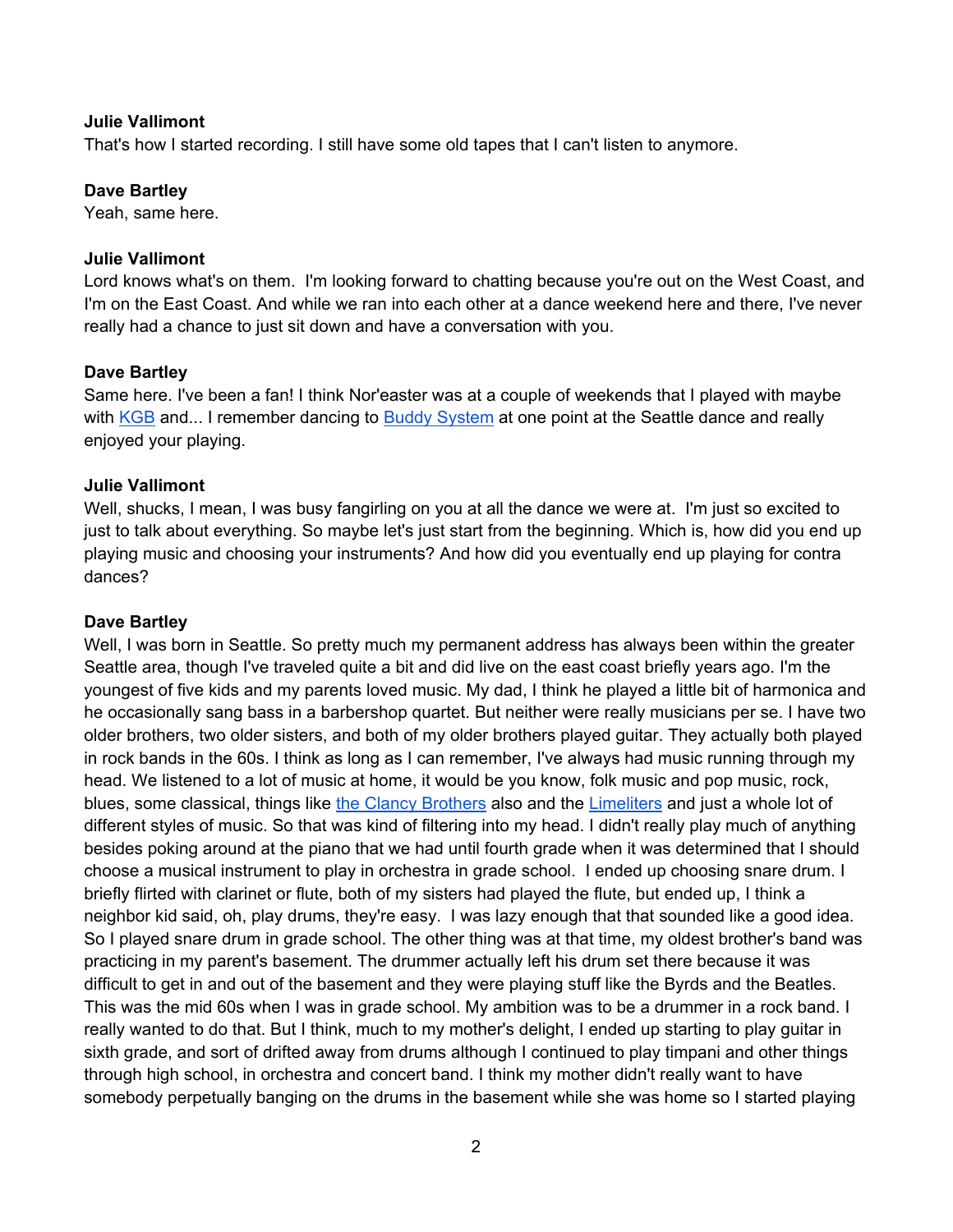guitar and my next older brother sort of gave me my little launch. They taught me my first 12 chords, maybe. I remember having a lesson on fingerstyle, just playing what they called Travis picking at the time or claw picking and learning the blues pentatonic scales, so I could improvise basic rock and blues. I would just go off and listen to recordings, I was mostly self taught, but I was exposed to a lot of guitar playing, and we would have music sessions in our living room, some evenings and we would play a lot of folk stuff. Both of my brothers were really big fans of Gordon Lightfoot. There are dozens of Gordon Lightfoot songs, but also you know, Ian and Sylvia and some traditional things, stuff like the Cutty Wren and so that was how I came to play guitar. I had a best friend who played guitar, we started putting together kind of a garage rock band, we weren't very good. The other thing that happened around then is my oldest sister's husband at the time, played classical guitar. My dad had bought a classical guitar for my brother for when he was in high school choir and it was still laying around the house. The thought was, my mother, who had played a little bit of guitar when she was young might start playing it. But really, it just sat around the house, along with this method book. I just started learning everything in the method book, just playing through it on the guitar, it just seemed interesting. I was also playing classical guitar while I was playing electric guitar in this rock group. So that's kind of the beginning of it. I went on to, in the mid to late 70s, I played in a series of bands that through a booking agency, we're playing high school, fraternity, junior high dances, like twice a week, like every Friday and Saturday. I'd go to high school, or college during the week and then Friday evening, we'd head off to somewhere in western Washington and play a dance and then another one on Saturday night. So playing a lot of top 40 music of the time, everything from the Guess Who to Led Zeppelin to, oh, just a whole laundry list of bands.

#### **Julie Vallimont**

I mean, that's a fun decade to be in a cover band at least.

#### **Dave Bartley**

You could still actually play live music for dances. I mean, DJs had not yet taken over that space. So yeah, I was blessed to be doing that at that time.

#### **Julie Vallimont**

Wow. How did you stumble across contra dancing?

## **Dave Bartley**

Well, so after the rock band period, I got more serious about classical guitar, actually took lessons, I studied with somebody for a couple of years, the only time I ever took lessons on anything, really. I ended up having a singer songwriter period along with the aforementioned multi tracking that I was doing in this house. Through some friends I ended up going to a contra dance in I guess it was 1988. I don't remember who the band was, I do remember who the caller was, Suzanne Girardot, who's one of our local callers for a long time. I had a great time and I didn't go back. But I had a co- worker, at some point in college, I decided rather than trying to be a professional musician, I ended up getting a degree in electrical engineering and I took a job right out of college. I'd just play music for my pleasure, on the side was the idea. I ended up working with a guy who was into both Balkan music and also kind of the fiddle tunes scene in the Seattle area. We started playing together at lunchtime, he persuaded me to bring my guitar in. He played fiddle, but he also played clarinet and trumpet and a whole bunch of other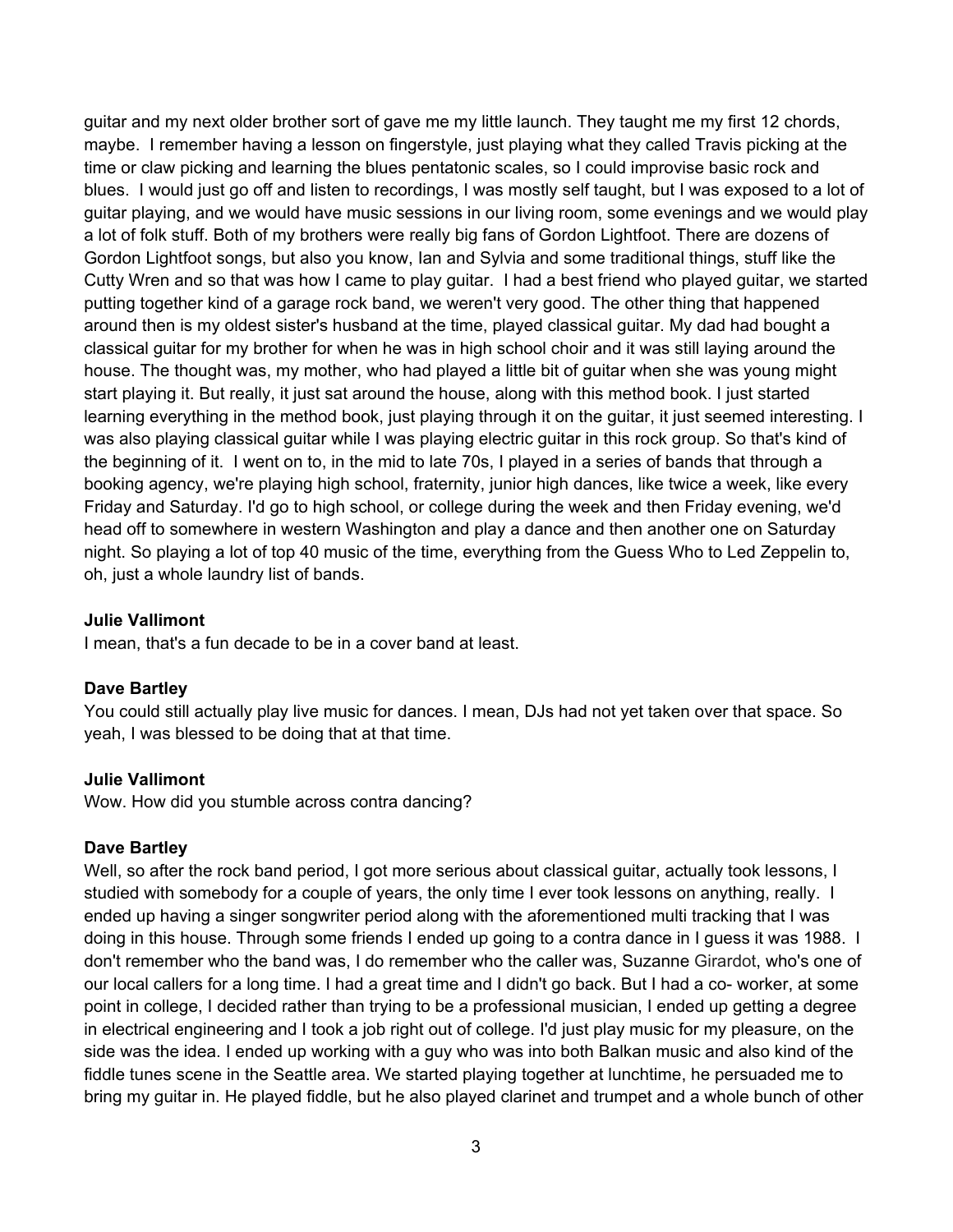stuff. At some point, he said, I'm playing in this little Balkan group. And then I ended up playing for the Folklife Festival, the Northwest Folklife Festival in Seattle for the first time, in I think, around '88 in an Italian folk band, where his girlfriend played guitar, so I played mandolin, and that's actually where I learned to play mandolin was in that band. I was playing the Neapolitan Tarantella, just these Italian folk melodies on mandolin, I got my start there. We also, by the way, played in a group that had been formed to play an Appalachians suite for a Balkan performance group called Radost out of Seattle. They called themselves to Carpathian Ridge Runners, which I think is a great name, but they had a gig at Folklife, but pretty much all the other members of the band bagged out before the weekend. So he was left looking for somebody to play with, so he and I played as a duo. And it was all this music that was kind of shoving Balkan rhythms and fiddle tunes together. So we played Cluck Old Hen as a Daichovo and 9/8. I mean, it was just stuff like that. He had this medley of Kitty McGee and Sweeping the Town which are pretty similar, jig and reel. And then we'd play the same melody in 7/8 as a ruchenitsa. So anyway I did those two things. And then shortly after he said, I'm playing in this pickup Balkan band, we've got a gig and we kind of need another member, would you be willing to play bass with us? My housemate had a Fender Precision and so I just borrowed it from him. I said, sure, I'll do it. The accordion player was this woman named Mary DeFelice in that group and that is how Mary and I met. She was going regularly to…there were three dances, contra dances in Seattle at that time. But the big one was on Thursday nights at the Ballard Eagles, it was a building that doesn't exist anymore so I started occasionally going to the dances with her. She also persuaded me to join this English country dance performance group called Nonesuch. I'd never heard of English country dance, I'd never done it. The first thing I did was memorize all these dances and then perform them on stage. They had to live music and the musicians at some point, some of the dancers would go back and forth between playing and dancing so I started doing that. The fiddle player at that time was a woman named Shaun Hubbard, who was the original member in a group called Scotsbroome that had played for the first Saturday dance. There were also Saturday dances in Seattle at that time, they were owned by various bands, Salmonberry and so on and their mandolin and guitar player was leaving the group and so she asked if I'd join and so I started playing for contra dance.

# **Julie Vallimont**

What instrument did you start on?

# **Dave Bartley**

Well, I was playing, Julie King was in that band. We can get to the point of sort of listing my band history, but Julie was also I think, playing for the English, for Nonesuch, but she only played half the time. And so when she was playing with the group, I played mandolin. And when she wasn't playing with the group, I played guitar as the backup player so basically it was both. So I got to learn the ropes kind of as both a backup player and a melody player alternating months.

#### **Julie Vallimont**

Which was more difficult to learn or more challenging as you were a new contra musician? They each have different things you have to learn.

# **Dave Bartley**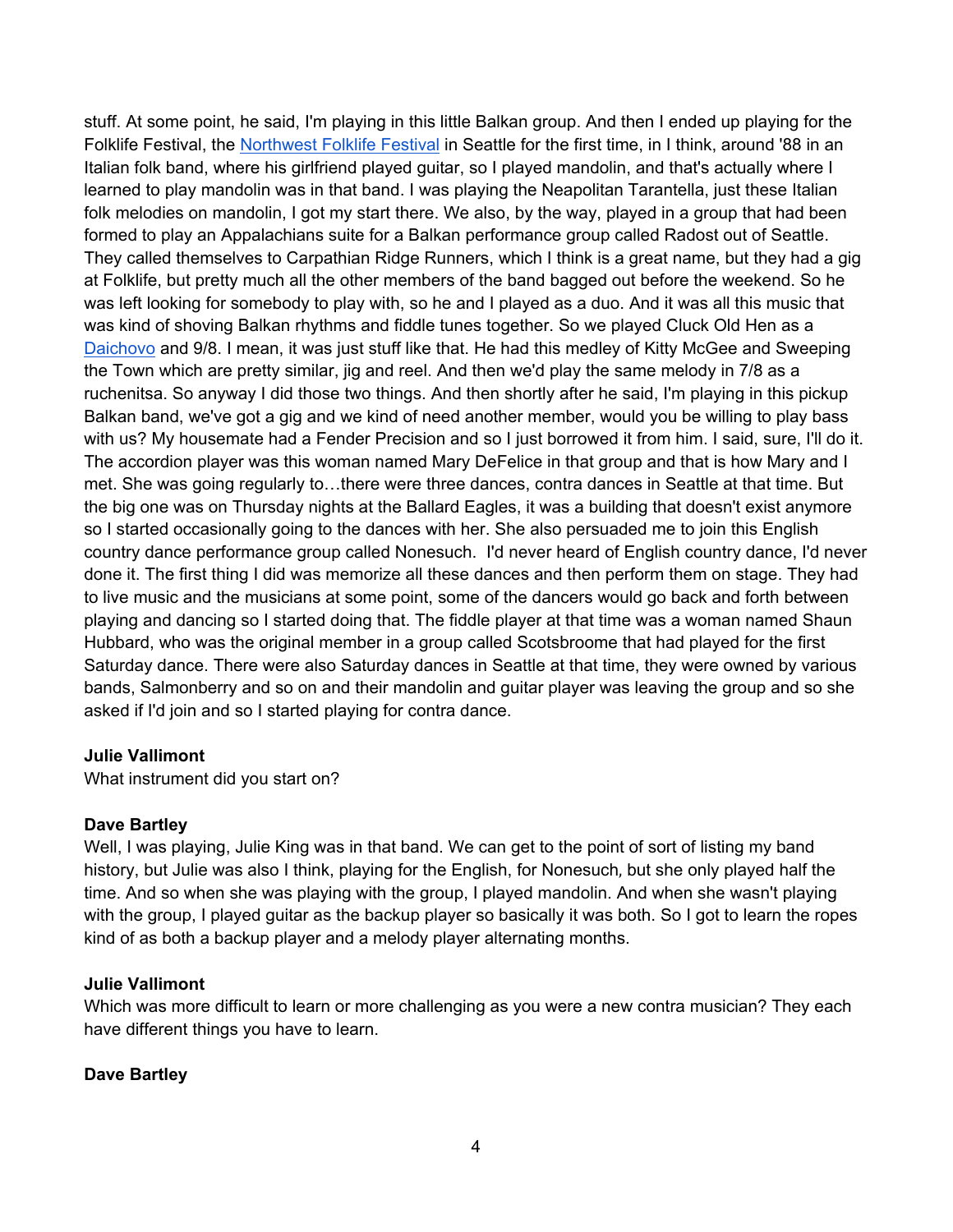My next older brother John played bluegrass in the 70s. He actually played at the first few Northwest Folklife Festivals with a group called Mountain County Co-Op and he and I would play bluegrass together. He played mandolin in that group, although he's mainly a guitar player so I would play guitar with him. I kind of I'd learned boom chuck from that time. At some point, we learned a just a small number of fiddle tunes as a melody duet. I think it was like the Swallowtail Jig, and Off She Goes, or Haste to the Wedding, I can't remember and so I was familiar. I'd been playing fiddle tunes with this friend from work who introduced me to Mary subsequently. But to actually play for dance, I don't recall that one was more difficult than the other. I mean, I was more familiar with guitar as an instrument because I've been playing it for longer and there were two other melody players in the group. Actually three others, there was Shaun and then Mike Richardson was playing fiddle with that group. He's known more as a dance composer I think these days. There's a couple of his dances that show up pretty regularly in programs. Star Trek and Monday Night in Ballard, and then melodeon player named Phil Katz was also in that group. And so as a melody player, I was one of three melody players. Their approach to the music was pretty traditional, really. Mike was writing some tunes, Phil was often collecting things, he always went to like Ralph Page Legacy weekend, and he'd collected a bunch of stuff in Newfoundland and various other places. But it was all pretty traditional, you know, Shetland, Cape Breton, New England. I learned all the chestnuts in that group and love them to this day. We danced to Chorus Jig at my wedding reception. Mary had these great memories of it, and I love dancing Chorus Jig, it's just so much fun. I think I was learning as I went, I could read music, which was helpful. I was certainly learning the styling by listening to who I was playing with. Sometime around that same time started playing in a second group called Apple Maggot Quarantine, another great band name, was a fiddler player named Steven Trampe who played in Childsplay and always went to Fiddle Tunes. So we were getting a lot of the latest stuff that was coming to the northwest through the staff at the Northwest Festival of Fiddle Tunes, and a flutist named Arne Reinert who also played in Scotsbroome and then Julie [King] was in that band. So I was getting this big influx of music and I was listening to groups. The dance that really opened my eyes to contra dance music was around, I think, was probably 1989, around the time of the Festival of American Fiddle Tunes. The Bay Area band, the Hillbillies from Mars, played with Rodney Miller. I think they had this drummer from Ghana, anyway, it was like, oh, my God, there's all this non-traditional treatment of tunes and it was danceable. Because I had a pretty varied background, that interested me a great deal, and I found that that gig was just really exciting. Of course I really still enjoyed playing traditionally but I sort of filed that away as oh, this would be really fun to do.

# **Julie Vallimont**

Like these things are possible and something sparked a kinship with you and your eclectic nature and desire to explore these things.

#### **Dave Bartley**

I remember around that time, there also was a group that played about once a year, I think, it was the Canote twins [Jere and Greg].

#### **Julie Vallimont**

Oh, I love them.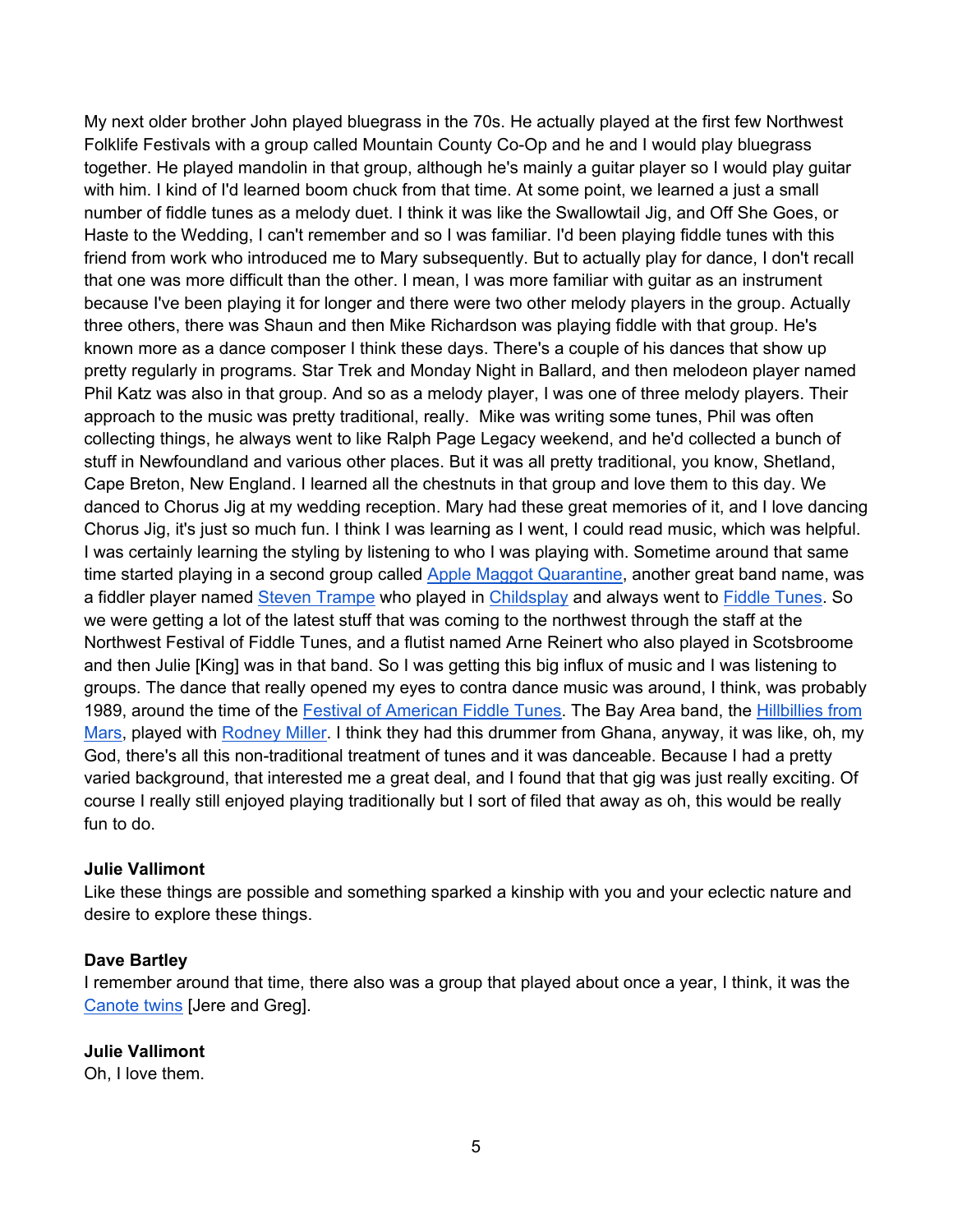# **Dave Bartley**

Well, they're so great. They're the life of every party they're in and Sandy Silva, when she was still living here on percussion, Dave Cahn. They called themselves Boom Boom Room. They basically played Afro-pop contra, like Afro-pop treatments. I think Jere was playing a Octopad you know, one of these electronic eight pad things and he had each of them set to a different marimba note. So he was basically playing a digital marimba. Dave Cahn was playing electric guitar and playing kind of that dry South African style. Anyway, that was another like, oh, this is really cool. I mean, all the jigs are really slow, but for the right dances they were...

# **Julie Vallimont**

What was Sandy's role in the band?

# **Dave Bartley**

She played conga.

# **Julie Vallimont**

Oh, wow. Cool.

# **Dave Bartley**

Did she do any dancing? Not in that band. I certainly saw her do a lot of her style of kind of merging clogging with others, you know, like Hungarian and all these other styles of physical body percussion dance.

# **Julie Vallimont**

For our listeners, we'll put a link to some videos of Sandy dancing. It's worth watching if you haven't seen her before.

# **Dave Bartley**

Yeah, she later danced with La Bottine Souriante when she was living in Québec. I think she may still be living there.

# **Julie Vallimont**

She came to Boston a couple years ago with a cool video dance project [Migration] she was doing and I got to see her there, really neat stuff. So we'll link to some of her things. Because, you know, it's another form of, like rhythmic accompaniment for music like step dancing.

# **Dave Bartley**

She has her own really unique amalgamation, her own style that comes from a lot of different influences with real soul, though, too.

# **Julie Vallimont**

So, you started playing in a band that was kind of more traditional, like straightforward contra fare, it sounds like and tunes collected from a variety of different traditions. And then it seems like you had a few different inspirations of other ways that things could be. How did KGB come about? It? Sounds like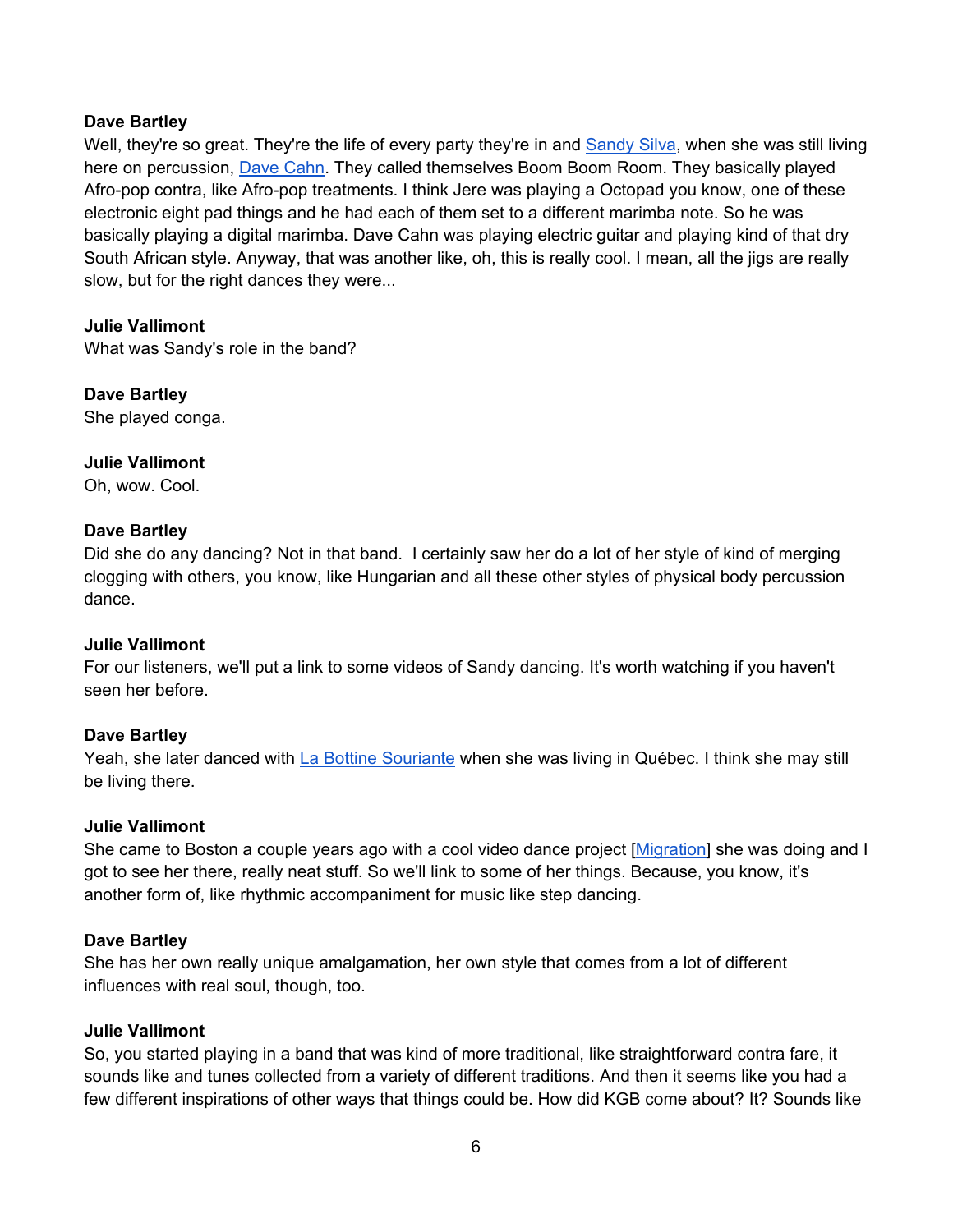you and Julie have been playing together since your start playing for contra dancing way back in the beginning.

# **Dave Bartley**

Yeah, pretty much. So Mary and I got married in 1991. I think around that time, there used to be, I think Mike Richardson organized this ski dance weekend at Mount Rainier once a year, so I can't remember, it was obviously, in the winter at some point. Mary and I went one time, and Claude [Ginsburg] and Julie were the music staff for it. They were playing together. This was maybe 1990. We ended up having breakfast with Claude and Lynn, Mary and I did, on the last morning. We just got to talking and you know, connected and time went by. I remember going to another gig it was Claude and Julie and Laurie Andres, I think played a New Year's dance. I heard them play together a number of times. At Folklife in 1992, Claude approached me and said, Would you be interested in joining Julie and me for a recording project? We're planning to record a cassette because that's what you did in those days. Yeah. It happened that Mary and I had decided we were going to rent our house out for a year and travel around the country. So I said, I'd love to, but I'm not going to be here. Because we were leaving in August, and that was about when they were going to start. I said, let's play when we get back. And so we got back in the following summer. I think it was Mike, organized a special dance upstairs at an old elementary school on an incredibly hot night it turned out, and Claude, Julie, and I played for it. We didn't have a name, it was just the three of us and Mike called. And that was a revelation. I had spent, in my youth, had spent a lot of time jamming with people. That was probably incredibly boring to listen to, but it was fun to do. You know, we would play some I don't know we were playing tunes by late '70's bands but then I'd get to play a guitar solo for 10 minutes, pretend I was Carlos Santana or something. I'd learned you know, I'd memorized a lot of like Jimmy Page solos and all that kind of thing...I got really into progressive rock. So I was learning, Steve Hackett and Steve Howell and guitar players from Genesis and Yes and all of that stuff and Greg Lake's solo from Karn Evil 9, Part 1 by Emerson Lake and Palmer all that, so I jammed a lot. And the way we approached contra dance music, we were playing tunes like you know, Walker Street or whatever, even traditional stuff. We would just go off and improvise. Claude and I would just improvise back and forth at each other through the course of the dance while maintaining enough structure so the dancers knew where B1 was, but Julie really was our anchor. We just had the funnest time and the thing was, I was relatively new to contra dance, Claude had been doing it since the '80's. And Julie been doing it since the '80's and they were good at watching the dancers. I was learning that through my time with Scotsbroome, but I was still pretty new to it then. We had so much fun we said we got to keep doing this. I started writing tunes a bit too and it was a great vehicle for my early tunes, many of them maybe had a few too many ideas and you know when you sort of start writing you...anyway. I think one of the the earliest ones that I still play is Trip to Sofia, conceived as a Bulgarian Irish reel and it's an A Hijaz, I wrote, I think, a year before Larry [Unger] wrote Beth Cohen's but it's kind of in a very similar vein and so we started playing things like that. I think Julie came up with the name. Like BLT was a group in those days, Kate Barnes, Mary Lea, and Bill Tomczak. And Mary said, well, we could be KGB, with our last names King, Ginsburg, Bartley. We said okay, we'll use that until we come up with a better name. But we can never agree on one so and then by the time we played our first dance camp, and then we were gonna record a CD and it's like, well, I guess we're KGB and that's that.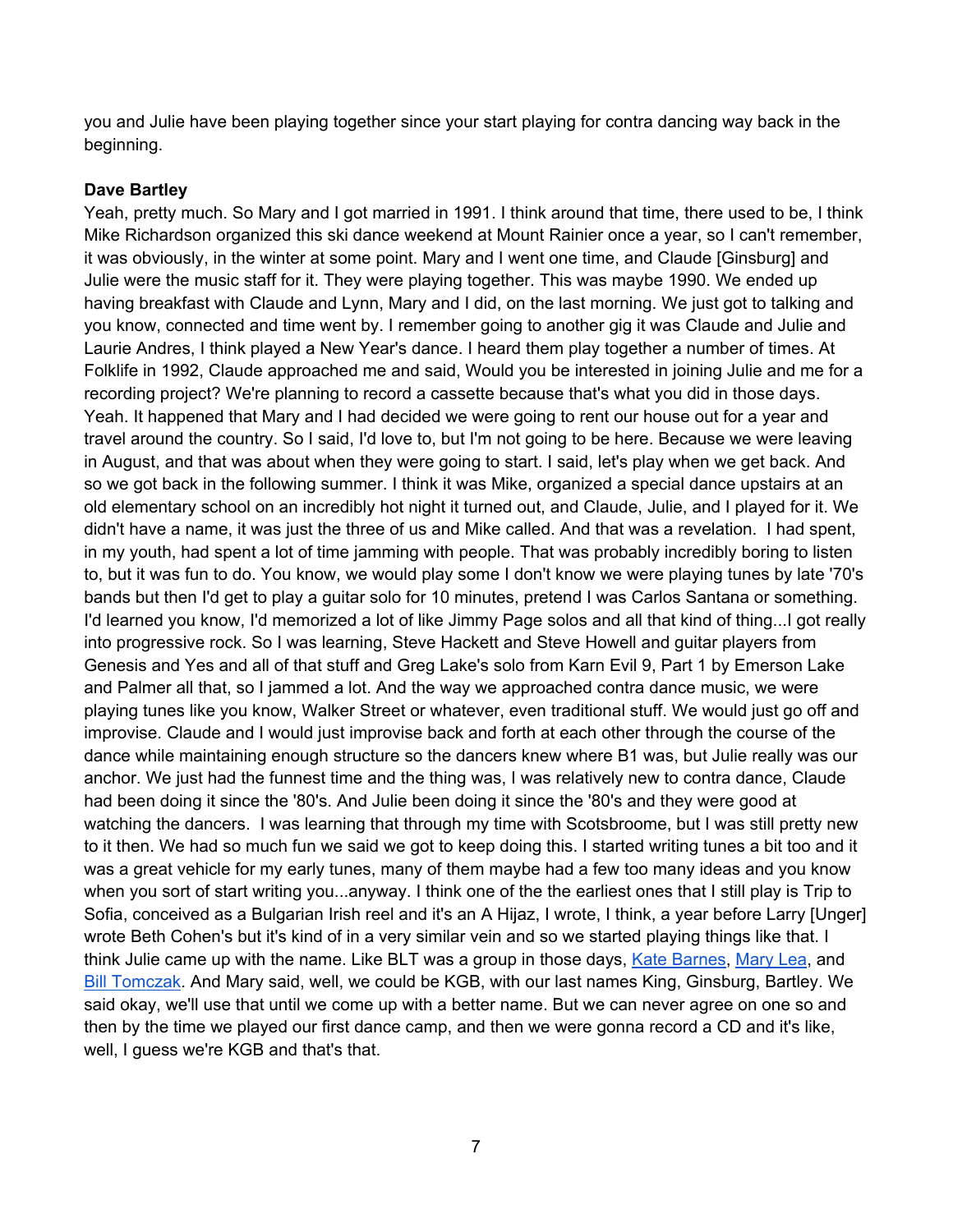Yeah, looking back on it now, would you rather spend your musical career in a band named after a sandwich or after a Russian spy organization?

#### **Dave Bartley**

Well, I'll say the sandwich is less controversial. Our first gig was in 1993. And it seemed kind of funny then because, you know, the Berlin Wall had come down and the Soviet Union broke up, and it seems a little less funny now. But you know, we're stuck with it. I suppose if Facebook can change their name to Meta, I suppose we could change your name, but we don't quite have the branding money behind doing a shift in our name. So we probably won't.

#### **Julie Vallimont**

I feel like after a while, most names just become what they are and they stop being associated with the original thing, you know? People just know you guys as KGB, I don't think they get you confused.

#### **Dave Bartley**

It also provided fodder for tune names. I would not have conceived of Vladi on the Trans-Siberian as a riff on Paddy on the Railroad, but you know, Russian version, if I had not been in KGB.

#### **Julie Vallimont**

I can't believe it never occurred to me that of course, that's where that tune name came from. It literally never occurred to me, of course.

#### **Dave Bartley**

I mean, the tune itself is not even vaguely Russian, I was trying to write sort of a Cajun zydeco contra tune but I didn't have a funny Cajun zydeco name.

#### **Julie Vallimont**

It ended up being this kind of great syncopated poppy, catchy, contra-y tune. That's a true a modern contra tune as any, right?

#### **Dave Bartley**

I think so. Yeah. It got legs when I think Rex Blazer recorded with Lift Ticket and then of course Perpetual e-Motion, I think were the group that sort of propagated it to the world, which I greatly appreciate. You never know, when you write tunes, you always hope that there'll be a tune that people will start playing and it'll go beyond you and maybe people won't even know who wrote it and for me, I think that's the main one.

#### **Julie Vallimont**

Yeah, I mean, that tune, it's singable, it's catchy, it's fun, it's got everything you need.

# **Dave Bartley**

It does kind of have this Chugga chugga chugga chugga thing going in the A part. So I guess having it having a railroad name isn't that inappropriate.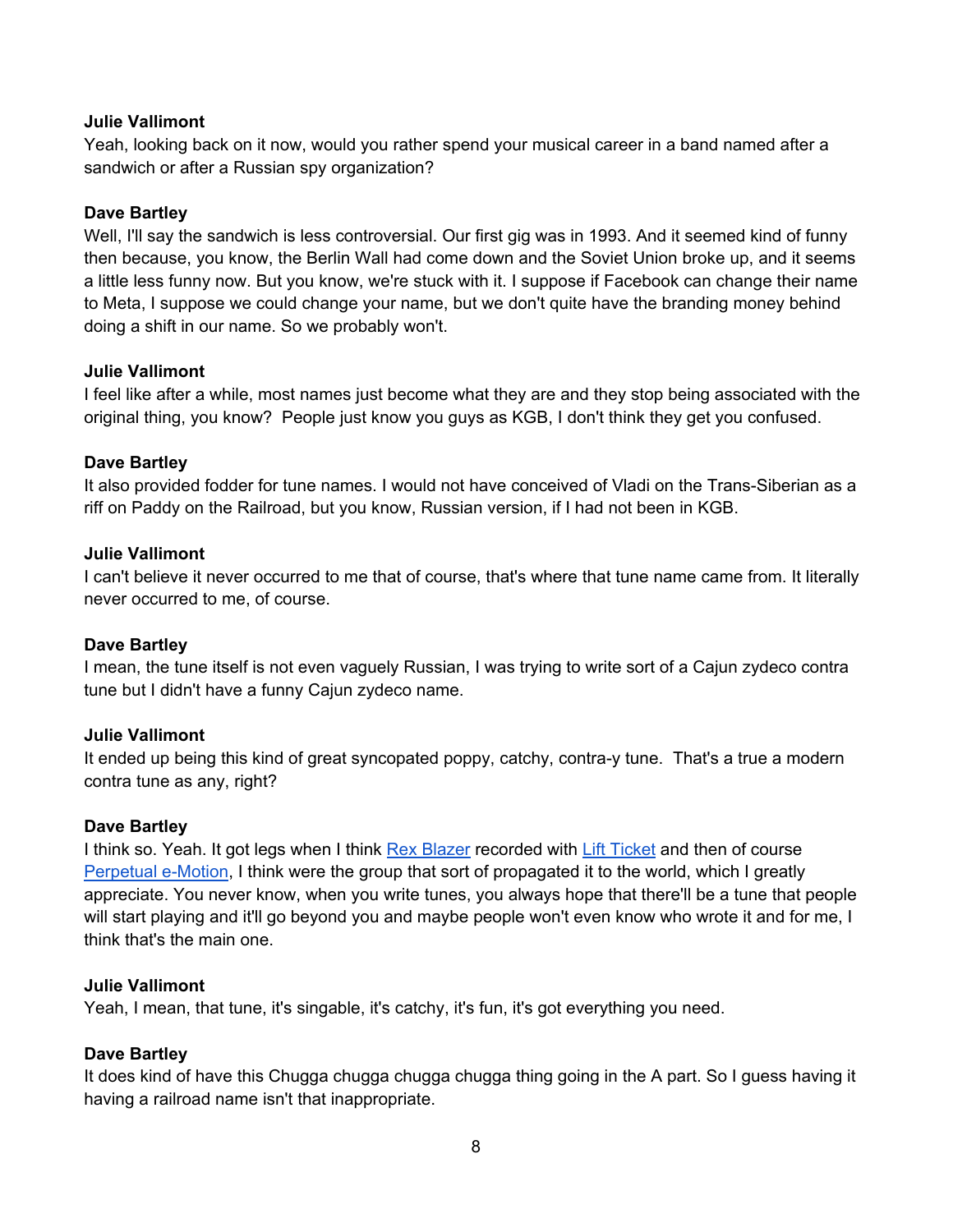So when you started KGB and started kind of exploring all the different musical directions that the three of you wanted to go in what was like the context for that? Were there other bands doing that? Was it common at contra dances? Did you get a reaction at first from people like you were the first ones doing that?

# **Dave Bartley**

Well, we were early, but I don't think we were the first. I mean, certainly, you know, Wild Asparagus was broadening and Swallowtail before them had broadened the scope a certain amount. I had heard the Swallowtail LP and heard along with like Foregone Conclusions and the New England Chestnuts and a lot of recordings. The Hillbillies from Mars were definitely an influence. I don't remember exactly when I heard them, but the Clayfoot Strutters did a lot of different, really, I love the Going Elsewhere album. That was one that I listened to a lot and so I was hearing a certain amount of that. But the other thing was, I was in parallel with playing contra dance music. I was also initially playing in an international folk dance band that had grown out of an Israeli folk dance band. In fact, Mary and I played together in that group initially. And then I started playing in a Balkan band that was playing primarily Bulgarian and Greek stuff. I was exposed to all of this music of the Balkans, which I hadn't heard when I was younger. I'm trying to think what else was going on. So there was that, and then Claude had all these other influences, he was, and still is, really into Argentine Tango. I mean, he actually went down to Buenos Aires few times to study down there. He also played Brazilian parade samba for a while, and he and I just had these parallel backgrounds, like I played in all these rock bands, he also was playing like acid rock and jazz fusion when he was in college, back in Baltimore was where he was in those days. So we both brought a lot of different genre kind of to the game. I think we just both gradually inched in a bit at a time. I'm trying new things, I would listen to something and go God, I wonder if that would work for contra dance. There were other things like TV theme songs and classical tunes and jingles. You know, I mean, people have used a lot of those things and we have as well. The only one I think we recorded was using squaring up of the habanera Love is a Fickle Bird from Carmen by Bizet in a medley with Frenchie's Reel as I recall.

# **Julie Vallimont**

That's funny. Frenchie's being one of those old workhorse kinda tunes.

# **Dave Bartley**

Exactly. It's a nice contrast from this happy B flat to this D minor, D Major kind of dramatic thing and so there was a certain amount of that. I remember adapting the hoedown from Rodeo Suite one time we did that. And then I heard Rum and Onions version of the entire thing at NEFFA. I think I went, oh my god, that's the last word. But yeah, so first was the idea of using Balkan tonalities but contra dance rhythms. And just over the years, we just kind of worked in a whole lot of other influences while still playing traditional stuff. I mean, we've got a bunch of French Canadian tunes we play there's, you know, we'll play like Ross's Reel #4 with Batchelder's I think and that kind of thing. Still, I'm all about variety. I like this set can't be anything like the last set but it still has to fit the dance. But it's like what can we do now that you know the last one was moody and minor now this is uplifting and major or whatever.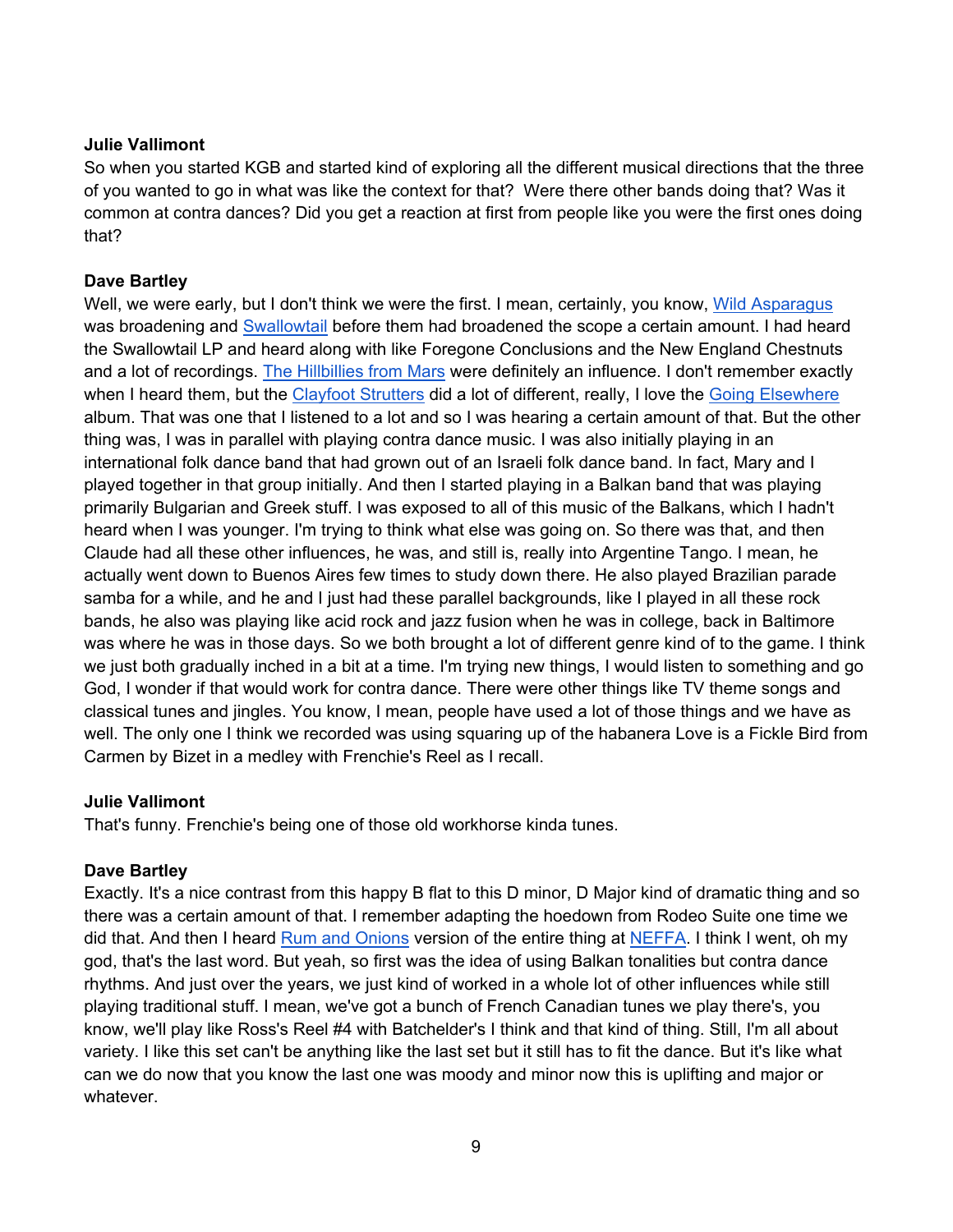So when you play tunes like Ross's Reel and Batchelder's so are you treating them more in that traditional kind of New England-y sort of sound? Are you playing the tunes and then doing whatever you want to them?

## **Dave Bartley**

In KGB, mostly. I mean, both we'll vary the melody and of course, Claude and I just sort of have this loose rule, we typically just alternate times through, then we don't have to think, you know. I mean, when we record something, we kind of follow the arrangement and pad it out as needed for the full 17 times through or whatever that the dance is…ends up being. But what the other person is doing, we've played together for so long now. But even fairly early, we achieved a rapport where we could kind of sense where the other one was going. We kind of just go there...play something to compliment or to reinforce. But those, typically, we do them a little more traditionally, and somewhere along the way I learned to do foot percussion. Claude, actually, on the very first KGB recording Contra Intelligence. We did a French Canadian medley that included like Reel to Montréal and Claude did the foot percussion because I'd never done it. But so I learned after that, I think at work I'd be typing at the computer keyboard and doing Québecois feet while I was typing to kind of get the independent way to practice. So yes, we'll do those traditionally, generally. When I'm one of the melody players, I don't tend to have as much flexibility to take things way off in another direction. Unlike another group I'm in, Contra Sutra, I'm the backup player along with a percussionist and I'm pretty unabashedly interested in doing something. I'll come up with some concept, like one of my favorites is doing a disco funk version of the Growling Old Man and the Grumbling Old Woman.

# **Julie Vallimont**

So what kind of groove is that?

# **Dave Bartley**

I'll go grab a guitar see if I can do it.

# **Julie Vallimont**

Oh fun.

# **Dave Bartley**

If we're lucky this will be remotely in tune. It was tuned at the factory so I'm optimistic and actually played a live contra dance, I don't know, recently.

#### **Julie Vallimont**  In person?

#### **Dave Bartley**

Yeah, masked dancers. There were like 75 dancers and as far as I know, nobody got sick.

#### **Julie Vallimont**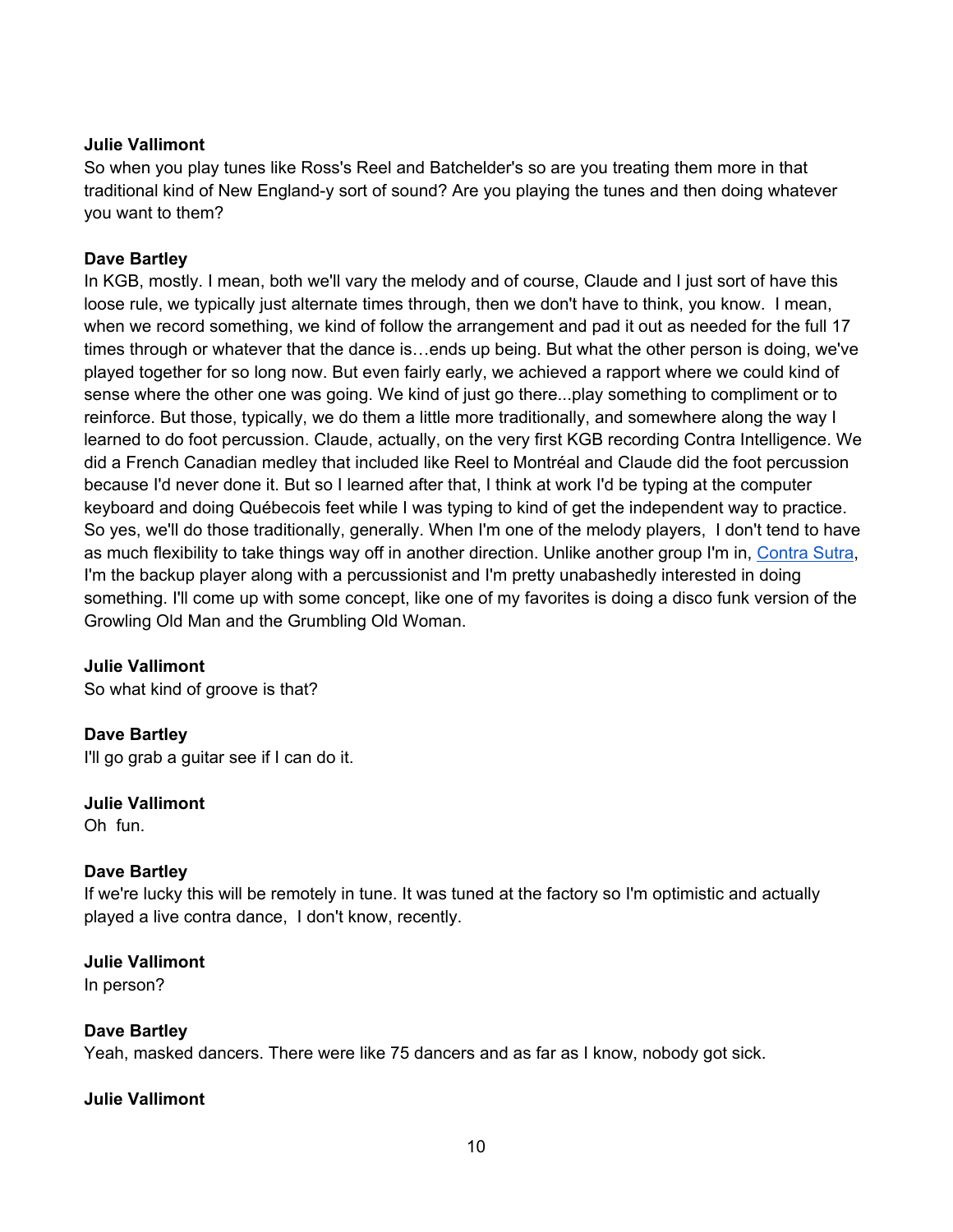This is early November now, 2021. It's been a year and a half, no contras.

# **Dave Bartley**

I think so maybe something like this and I'd have my octave pedal on of course for this [Dave plays a funk riff]. But that would be the idea. I think it was like Saturday morning at Cabin Fever and I was thinking the energy was kind of sagging a little. I thought we needed to do something to pick this up. And that group had a medley of Growling and Grumbling and then Dancing Bear actually was the other one. So I kind of turned it into this sort of a theme from Shaft kind of thing.

# **Julie Vallimont**

I mean, tunes like that are great for a treatment like this, because they're pretty repetitive, which is what makes them kind of trancy. They don't have a lot of chord changes, the rhythm is built into the tune, in a way.

# **Dave Bartley**

Yes it is.

# **Julie Vallimont**

So you just have to change the groove that you play the tune in and then you can do all these things.

# **Dave Bartley**

Right. And sometimes, because the thing I used for direct boxes and effects, is a zoom effects box that actually has a 32-second looper in it, too. So I would loop that part sometimes so I could do something else with it. But also, we had a percussionist, a drummer. So that meant I didn't have to fill all the rhythmic space as well.

# **Julie Vallimont**

Right, which is fun if you want to do some groovy things as a rhythm player, because you could take a solo, you can be really sparse, let the drummer fill it out. I feel like a groove like that, it's best with a rhythm section where you can really lock in and get into this deep pocket, which is what makes the groove really satisfying.

# **Dave Bartley**

Yes, absolutely. I'd heard other groups introduce African elements, Caribbean, sort of Afro Caribbean things. My tendency, we can talk about tune writing at some point, but as a tune writer, sometimes melodies come to me but other times, I'm just trying to fill a gap or solve a problem. It's like, you know, we don't have enough tunes with balances in the B, I'm going to write some, because I remember KGB played this dance camp early on. And by Sunday morning, we were working with a caller who did lots of balances, just most of the dances they called had balances in them, we were running out of things that are set, you know, I'm just going to write some, I mean, I know we could go find them. There's thousands and thousands and thousands of tunes. But it was sort of like, this is an assignment, I remember doing that once when we used up our slinky jigs at a weekend and the caller said, I'm gonna call this great set that needs slinky jigs this afternoon. But anyway, another thing I would do is come up with a concept and say, I want to write like an afro pop tune that would fit contra dance. Rather than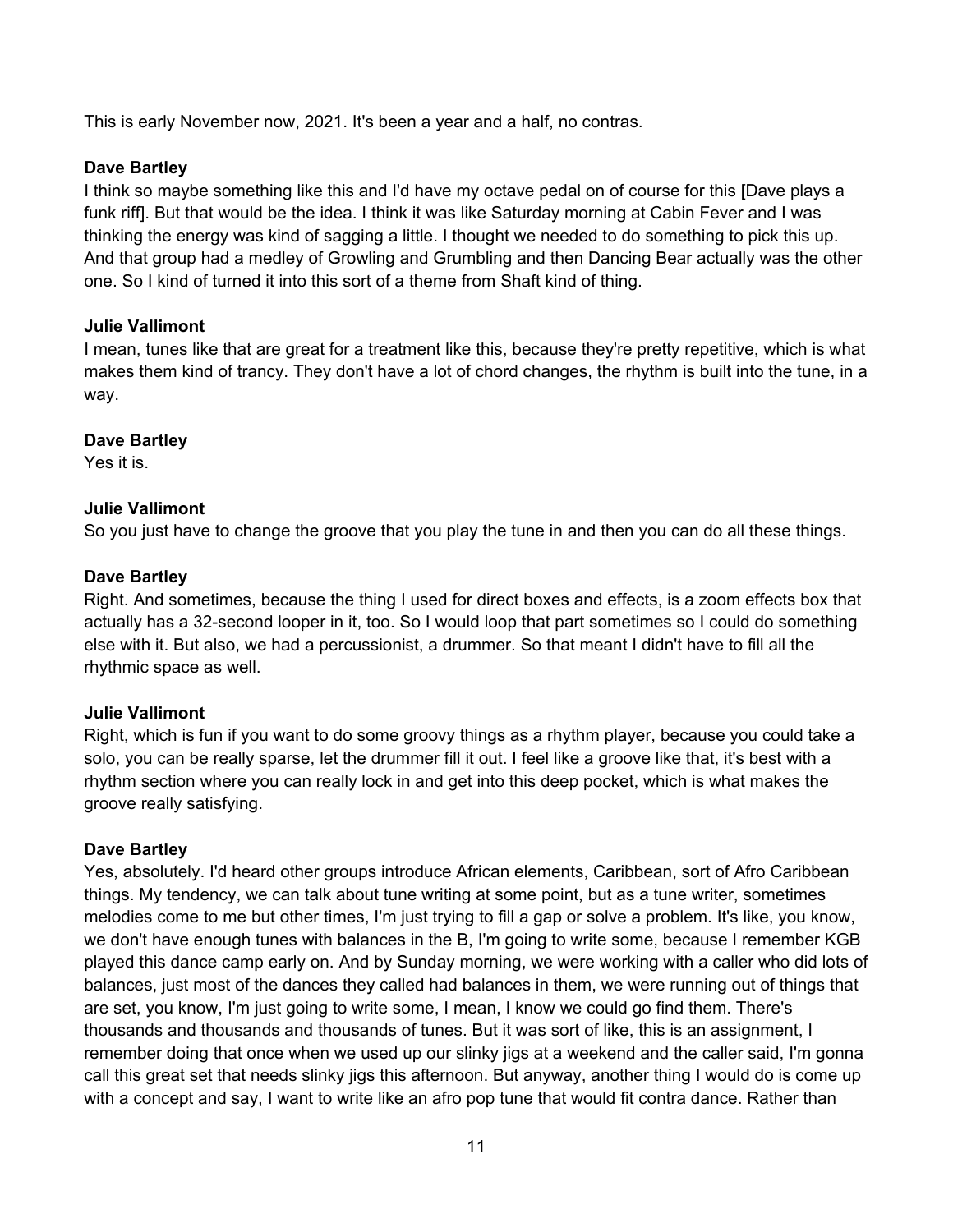adapting something from the genre, I would try to write something in the style of the genre, but had the kind of the, 32 bar...works well between 112, 120 beats per minute, phrases that are discernible and so on.

# **Julie Vallimont**

Sometimes that's the best way to do it rather than trying to shoehorn a tune from another tradition into contra.

# **Dave Bartley**

That's what I found I had forgotten about this, actually, but I played in a number of groups with a fiddler named Deb Kirkland locally. I don't know that she's toured. So you might not be familiar with her. But she had this conception of having kind of string quartet contras. And we played one or two dances, the Thursday nights at Ballard Eagles with a cello player. And I think maybe a viola player. And then I was kind of the second violin on mandolin. And she had sort of figured out a 30 to 32 bar phrases from like Haydn and Mozart string quartets. And we would play like a regular contra dance tune until the dance was established. And then we go and do this classical, you know, period thing, or baroque period. And then go anyway, it was a thing. We didn't have a whole night of them. But it was an interesting idea. But that was probably the greatest stretch of adaptation I've run across.

# **Julie Vallimont**

In something like that. Where does the dance rhythm come from? Is it like arpeggios in the music itself? Is it kind of like, a counterpoint, a fugue feeling?

# **Dave Bartley**

Well, you know, a lot of the 'style galant' and early classical music in the quartets, often somebody would be going do doo do do there was enough rhythm going on. We were adapting from kinda like the rondo movement, or maybe if the it's not allegro the first movement was at the right tempo, you could use it. I don't know, she was the one doing the adaptations. I was just playing second fiddle, as it were.

# **Julie Vallimont**

It's fun when someone else does all that thinking work, you just get to go along for the ride.

# **Dave Bartley**

I remember playing Misirlou I think, for a contra at one point, the Greek tune, and various other things. So we did our share of adaptation, but a lot of times I found it easier to start from scratch.

# **Julie Vallimont**

Isn't Miserlou also the famous surf guitar track, didn't they adapt that for surf guitar?

# **Dave Bartley**

Oh yeah that one [Dave plays an impression of the surf guitar version of Misirlou]. My double picking...I'd have to warm it up.

# **Julie Vallimont**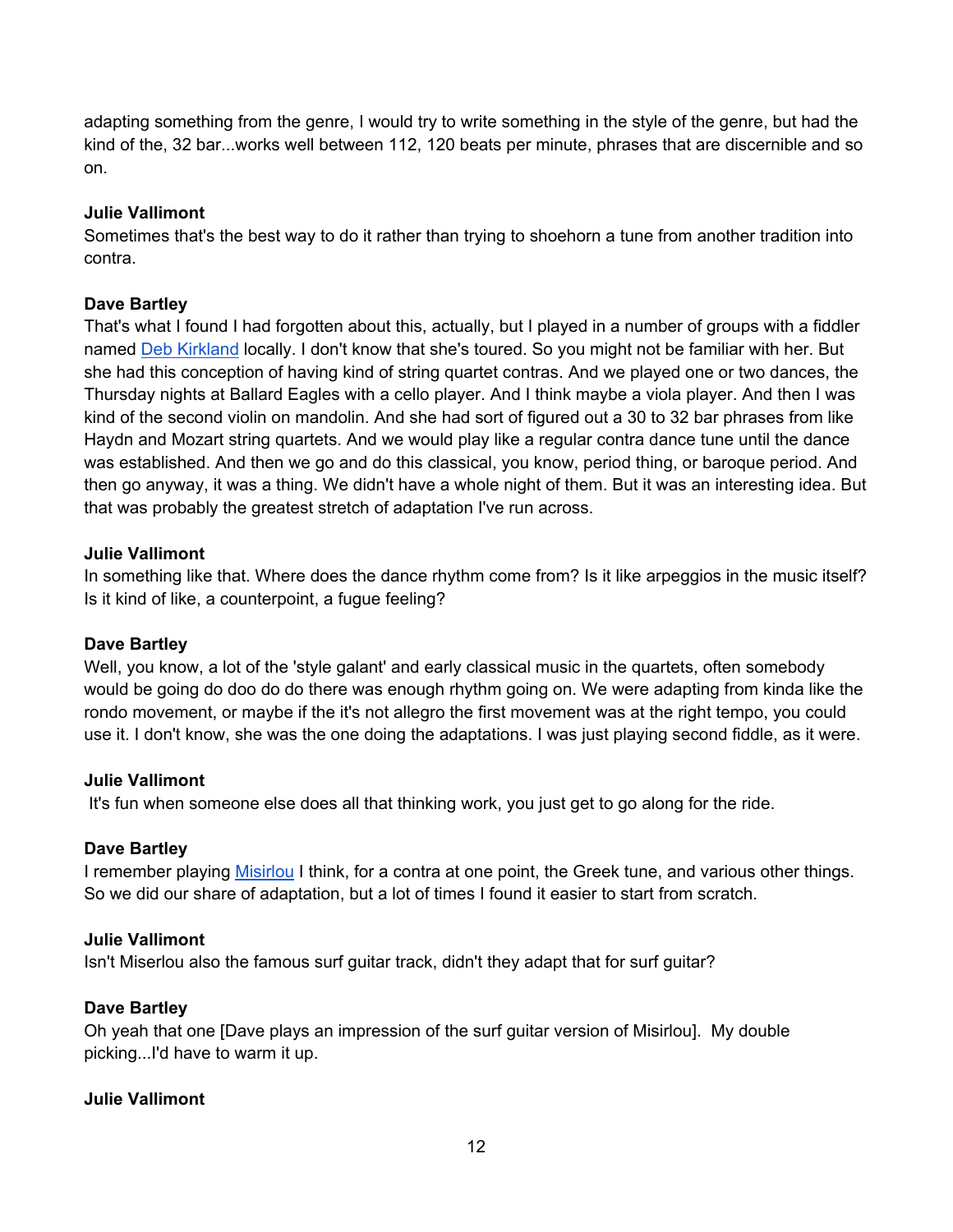Just thinking that's where our listeners are probably most familiar with that tune. Wasn't that like, on the Pulp Fiction soundtrack?

# **Dave Bartley**

That's right. That version, I mean, there's the the original and the international dance version. You know is more like... [Dave plays a slower groove]. It's about that speed. This surf guitar player by the name of Dick Dale, who I think was I of, I can't remember, greek extraction? Anyway, he was the one who recorded that back in the surf guitar days and I guess Quentin Tarantino was familiar with it.

# **Julie Vallimont**

One of my favorite things is movie directors who have an eclectic taste in music. It just makes the movie so much better for me.

# **Dave Bartley**

Me too. Speaking of odd fusions, Mary and I saw this movie, it was with Rupert Grint, he was in the Harry Potter series as Ron Weasley. But he was playing this other character in this kind of a coming of age or romance thing. But it was set in Scotland as I recall, and they had this one scene where there was a band playing in the background. It's this group called Salsa Celtica that's comprised of traditional Scottish instruments, a side of full salsa percussion and brass section. So you've got pipes and fiddle and tenor banjo and it's a really interesting fusion. But I heard that and I've got to learn about this group. So I've got a couple of their recordings. But I digress, but that was because the director, I think, had heard them and decided to have them play in the background they were out of Glasgow, I think.

# **Julie Vallimont**

That's fun. When you look at your list of bands that you've been in, they're all so eclectic. I just feel like the word eclectic keeps coming up over and over again. You do a lot of different things.

# **Dave Bartley**

It's kind of my strong point. I think my technique, especially because I don't rehearse much, practice much, is middling. But I've done a lot of different things over the years and still do. You know, in the first 10 years, I did play in a number of other groups. I actually played in a band with Sue Songer, Ellen Roberts and Phil Katz called Northern Lights for a while and played in a band with Cathie Whitesides, along with Bruce Reed and also have played all along, almost as long as KGB, in a group called Bag 'o Tricks, which has an English alter ego Tricky Brits, with Anita Anderson and Sandy Gillette and Betsy Cooper plays in the Tricky Brits. That is much more of a tune oriented group and they've played a bunch of my tunes. But we tend to stay on the melody more like a traditional contra dance band would and that's fun. We've traveled around a bit, not as much as KGB or Contra Sutra, which is the group I'm in with Marni Rachmiel and Ryan McKasson or Brandon Vance. We have two different fiddle players and then we have a whole binder full of percussionists.Originally it was Russell Shumsky out of Vancouver, then he wasn't able to come to the US for some years. We've worked with Ness Smith-Savedoff and Julie Bennett, anyway we've worked with a number of other percussionists over the years. They're all eclectic, I'm happy to fit in with something that is narrower in scope but if left to my own devices, I tend to bring in the kitchen sink.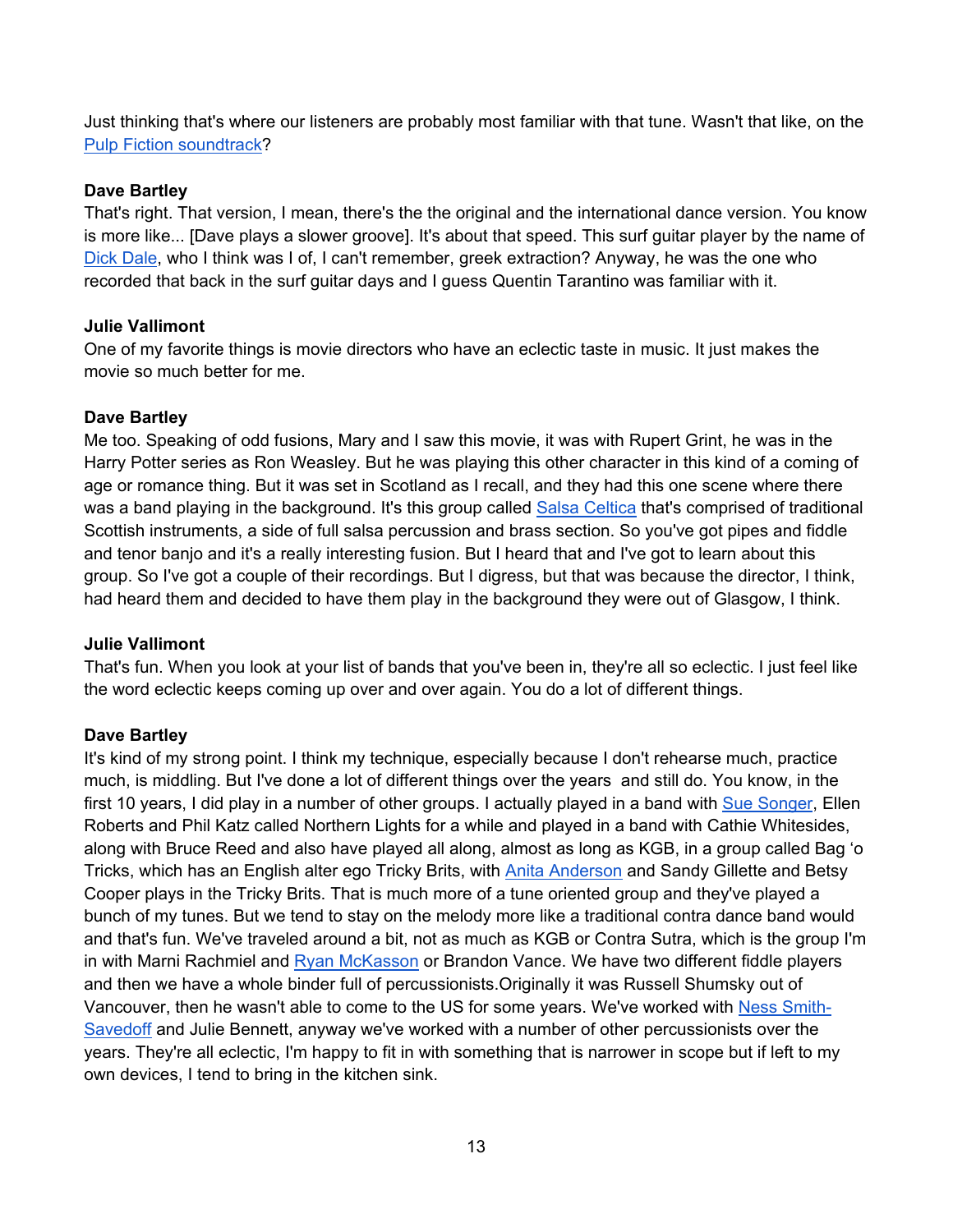As a rhythm player, as a piano player, I've played with various drummers. I love playing with drummers. I feel like they bring out different things in my playing that I forget to do, or that I forget to know to do or that I don't know how to do and then I try to follow along. I just love that game of listening to each other and trying to feel each other out. Because with every new person, there's a different groove lock that you get and the different way they play and how do different drummers bring out different aspects of your playing when you're playing guitar?

# **Dave Bartley**

That's a good question. I tend to be the one doing the driving a lot of the time and then they fit in with me actually in Contra Sutra. Russell, of course, is more of a African percussionist, his background. And then, Ness is more coming from, well, he was playing in a heavy metal band, as I recall as well as playing with Gallimaufry and various other groups like Cloud Ten, he's got a number of bands he's playing in these days. I think, mostly, they've been versatile enough that we've been able to go a lot of the same places together. And you know, a lot of is just listening to each other in the moment.

# **Julie Vallimont**

Because you have an existing band, and also, if you have different fiddlers, it sounds like you and Marni being like, the consistent anchors of the band, and so you kind of lay it down and the drummer is there to kind of play with what you've got basically.

# **Dave Bartley**

I mean, we've really, as Contra Sutra, we've only had two fiddle players, sometimes under different names. We played some with Ben Schreiber. Oh, yeah. And we…that band had another name, Uncle Sutra.

# **Julie Vallimont**

Oh, of course. Uncle Farmer plus Contra Sutra?

# **Dave Bartley**

Exactly. Ryan McKasson was the fiddler. But of course, he plays in this other band that's in fairly high demand and he had other projects besides the Syncopaths. He had a lot of other projects too. So we weren't always able to get him for things and he recommended Brandon, they both have a Scottish National Fiddle Championship from age 17. Brandon's a bit younger, but they played together a lot. Brian was from the Tacoma area and Brandon was from Washington but near North Anacortes. They're both classically trained, so they both read music. And so it was pretty easy to go back and forth from one to the other. They have a lot of the same skill set. And so the band didn't change much in character with one or the other of them, which helped as well. Although Marni is the one who put that group together so she's kind of the primary shaper of the repertoire and so forth.

# **Julie Vallimont**

Where does she pull repertoire from?

# **Dave Bartley**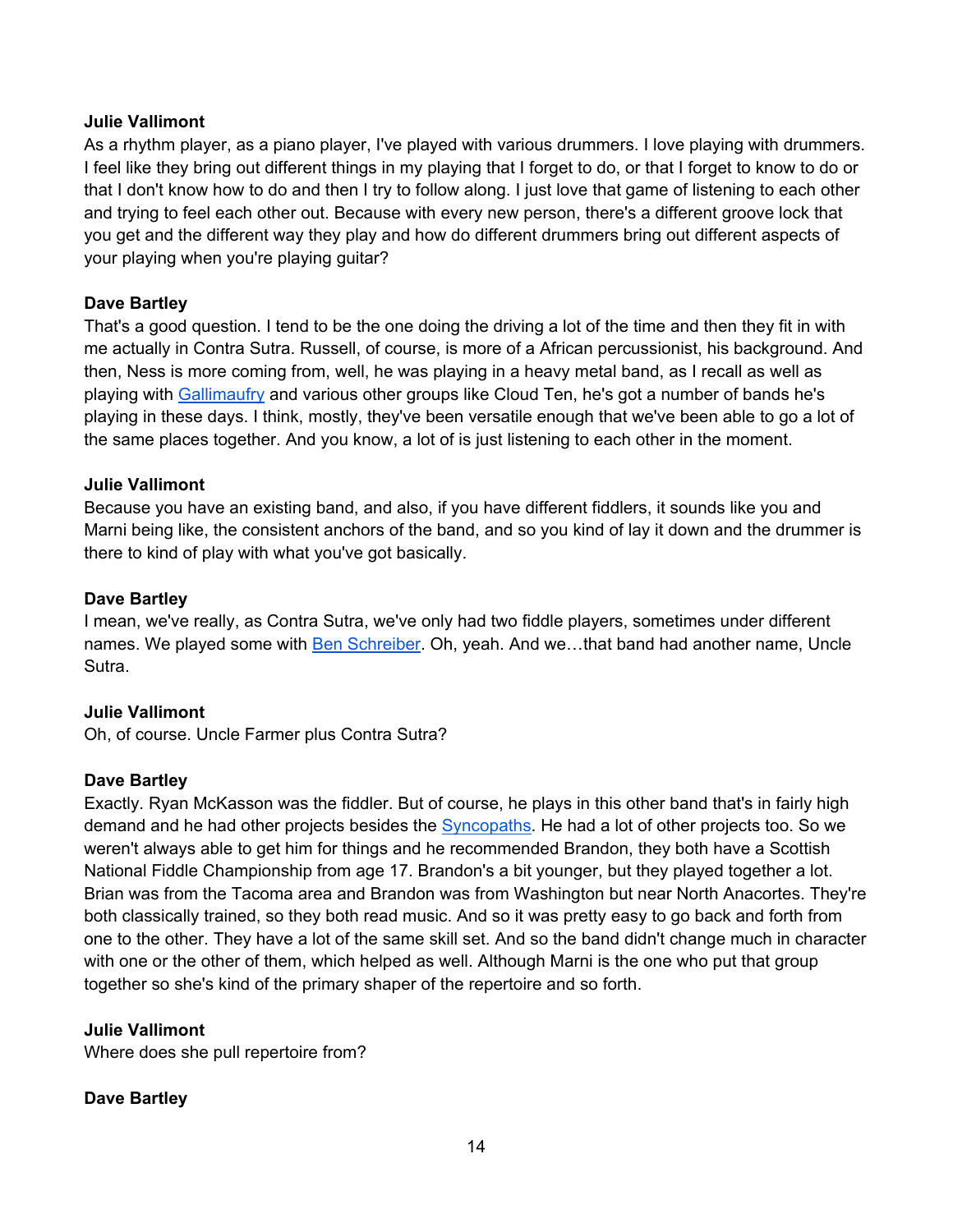Oh, all over. She's written some great tunes, in particular is a waltz of hers, Violet, I think that everybody should play. We get things from the Portland Collection, she hears things and goes, oh, I want to play that. I've brought things in, there are tunes of mine that only Contra Sutra plays, because I feel like, I need to control the backup part to make it work. Not everything, there's just certain particular things. I had this idea of writing a tune inspired by Kirtan by the sort of the yoga chanting, where they have like tabla and harmonium. I had this idea for like an ostinato, long melody within a sort of Irish fiddly sounding thing over it. It just would be really hard to teach to a piano player and to coordinate it, whereas having a percussionist, it was perfect. So that particular tune, I've pretty much have only played in that group. I have field recordings of it and maybe that'll be one of the things I'll send. I have one from Folklife from 2017 that was originally a video, but I pulled the audio. But Contra Sutra has yet to release a CD. And anyway, Marni is living in England now so we are a little more geographically challenged that we used to be.

# **Julie Vallimont**

Yeah, it's interesting, thinking about tune writing, which we can get to as a topic of its own. But there's sometimes, especially some modern contra tunes, they're great dance tunes, but they need a little support. It's almost like you're writing the groove and the tune and the chords at the same time. There's some tunes that need the phrasing of the accompaniment as a part of the tune, or else they don't work for dancing.

#### **Dave Bartley**

Absolutely. I think the tradition was, a fiddle player could be the music for all night and the rhythm was built in to all of those tunes that were played back in the day. But we've gotten accustomed to being in a band and having bands play them and there's all these resources you can bring to bear in that situation. But it does mean, the melody can be a lot less substantial.

#### **Julie Vallimont**

Yeah, sometimes you're dancing more to the groove and to the chord progression than you are to the tune. The tune's also important but it's not like a reel, which has all the rhythm and all the phrasing that you need, even an unaccompanied reel by itself. I think that a lot of modern contra tunes, you know, tune writers have felt free to step aside from that way of thinking where the reel has to be the one thing you dance to, but like you say, you have to know like, there are tunes we did in Nor'easter and Buddy System too where we're like, well, this tune, I wrote, but it only works if I accompany it this way. And I tried accompanying in that [other] way and it did not work and everybody got confused. Like halftime tunes, or bringing in tunes from other traditions like Breton tunes. Some of them, the phrasing can be confusing for dancers, or they have half the notes and so you have to work with the rhythm to support them.

#### **Dave Bartley**

Absolutely, tunes that have whole notes in them or something.

# **Julie Vallimont**

Exactly. That's where a percussionist can be so fun, because that space doesn't have to be taken up with notes. Like as a piano player, I always wish I could mute notes the way the string players can do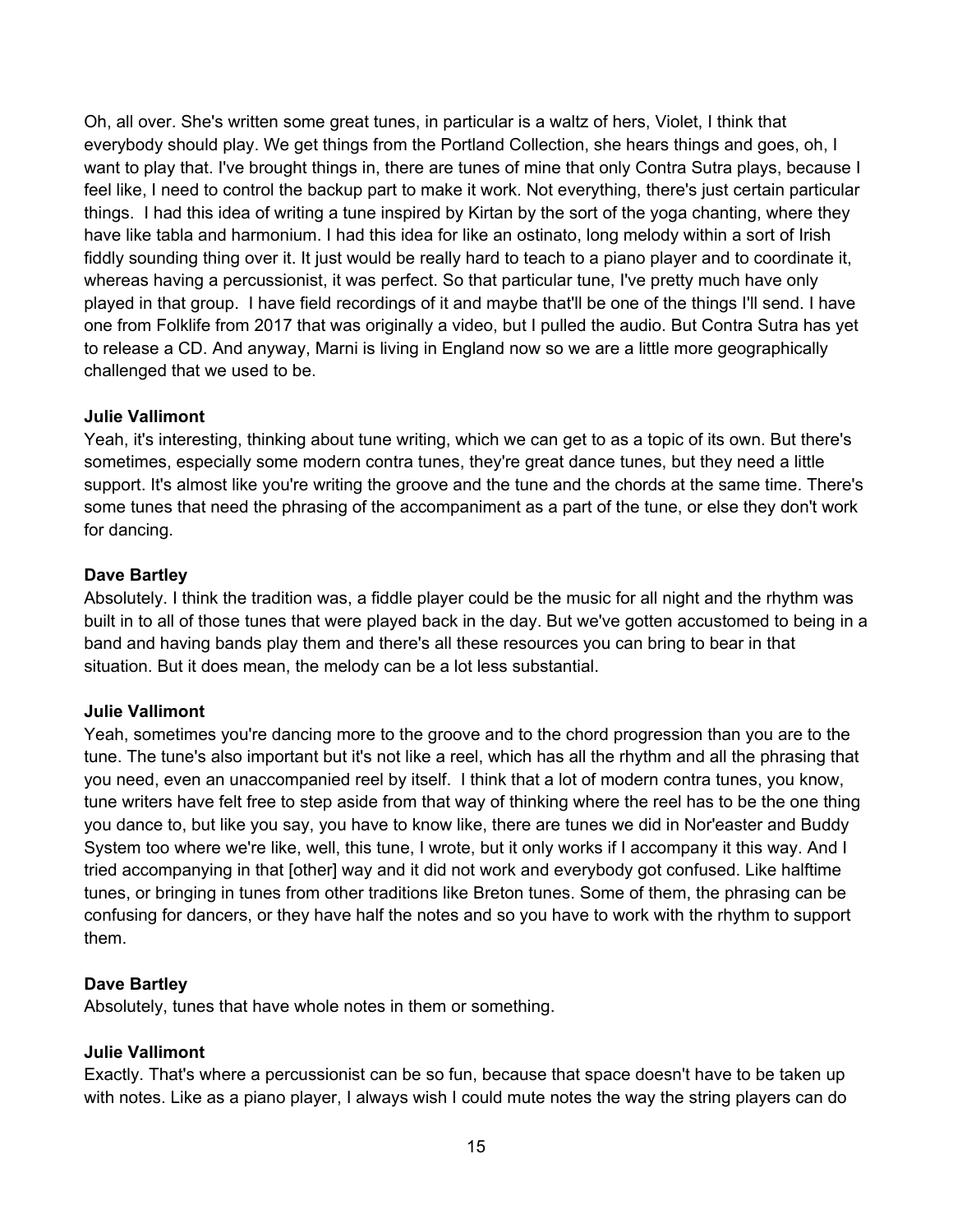and just do something percussive. Everything I play is a note whether I want it to be or not, so sometimes I would play clusters of notes to make them sound less like a note and more like a crunchy sound. You know the Nightingale Flying Tent where Keith Murphy is doing this chicka chicka, chicka up high on the mandolin? I've just always wanted to do something like that and never could.

# **Dave Bartley**

Yeah, the whole rhythmic strumming aspect. I mean, there are plenty of things piano can do that it's extremely difficult or impossible on guitar.

# **Julie Vallimont**

Yeah, two-hand independence, baby.

# **Dave Bartley**

That's right. One of the fun things I like to do in recent years is occasionally play, in the English country dance world, be the backup player for English country dance. A lot of times I'll play classical guitar for that. Then I can do a bit of that melody and chords at the same time…thing that is challenging with a pick. So, of course the notes have to be within a certain range of each other since you know my fingers can only go so far up the neck.

# **Julie Vallimont**

Right. What are some of the craziest musical experiments? I mean, how can you even remember all the things that you've done? If someone asked me that, I'd be like, well I don't know! Can you think of any especially far out things that you've done that you've also considered successful? I mean, we all try things and then maybe don't repeat them.

# **Dave Bartley**

That just reminds me of a story from Scotsbroome, that was the first band I played with and they told me this story were in a previous season of contras they rehearsed every month, the setlist didn't change much, but they would get together rehearse two or three times. They worked up this thing where they were going to have a bodhran solo. It's like, they're gonna play and then the bodhran would play and they did it. They got to the end of the tune, dropped out, the bodhran went on, and all the dancers stopped and clapped.

# **Julie Vallimont**

Maybe the only time everyone's clapping for a bodhran.

# **Dave Bartley**

I think they thought the tune was over. Well, I can tell you just some of the concept tunes that I've done, that still occasionally get done. There's there's one, I wrote something called the Bollywood Reel. That was after seeing Lagaan and Bride and Prejudice, I can't remember, a number of movies with Bollywood soundtracks. And I thought I bet you could get that feel and especially if there's this kind of hip hop, kind of hip hoppy kind of swingy reel kind of, that kind of feel in it. I wrote this tune goes...[Dave plays his tune] et cetera, et cetera, that it has actually four different, it's got an A a B and a C, and a D but it adds up to 32 bars. When we first played it, every time we played it, we would slow way down. It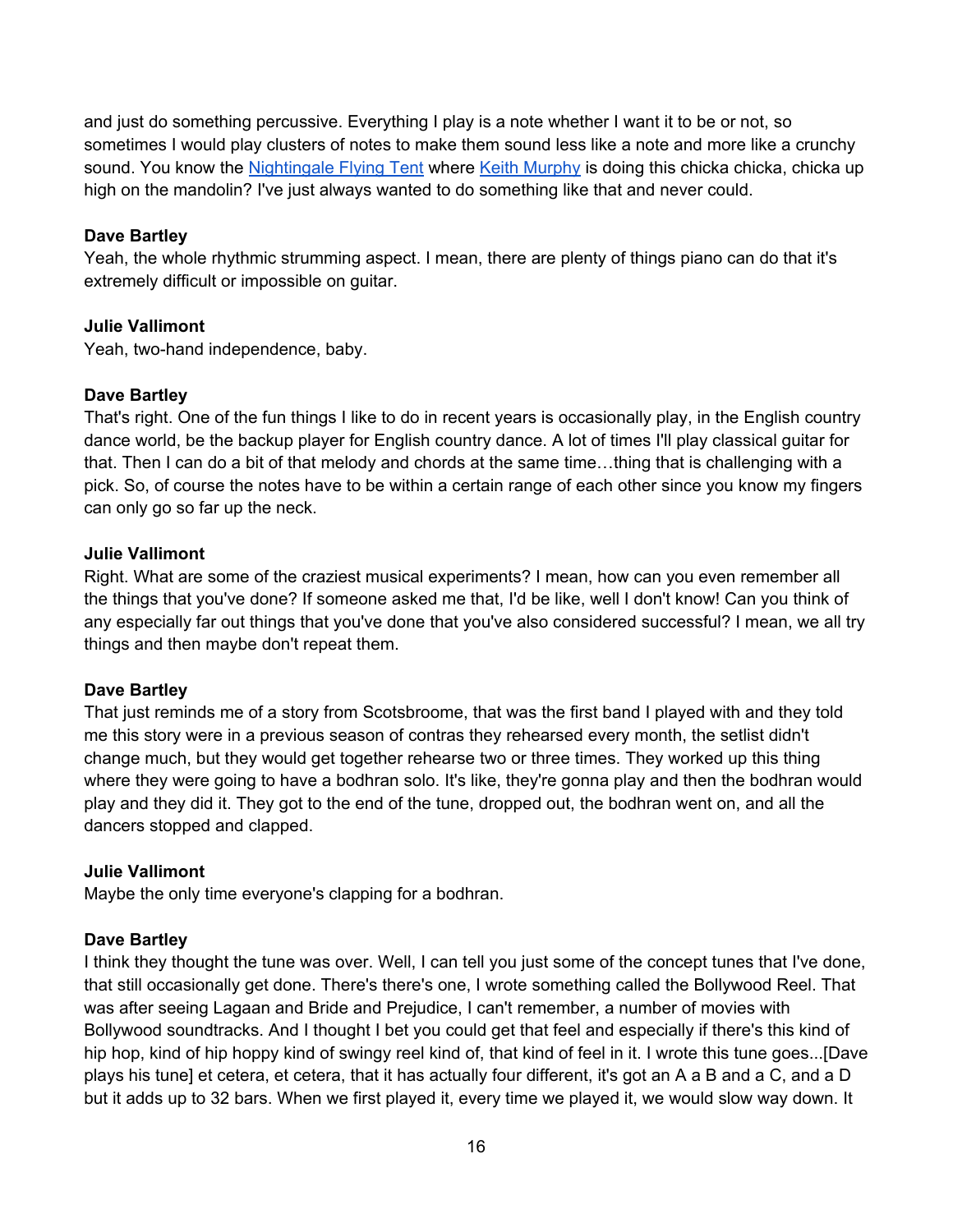took a while to get it up to kind of contra dance speed because we played in a medley with something else. We be going along cooking along at 116 and then we'd go down to about 104. The dancers, at least subliminally, noticed. But that one, actually we've done it successfully. The first few times it was pretty tricky. And so there was that. I'm trying to think if there was something like really, really crazy that didn't work. I'm a little bit stumped at the moment. I'll have to think more about that. Something will pop out I'm sure. I mean, the string quartet thing was marginal, I'm not sure we repeated it, we might have repeated it once.

# **Julie Vallimont**

Sometimes those things are fun and they're fun for the dancers as like a variety, but they don't necessarily reach peak danceability.

# **Dave Bartley**

In the end, the dance really is primarily for the dancers, the band should have fun, because if the band is having fun, it's more fun for everybody and it generates. On the other hand, having fun at the expense of the dance experience is not the best way to go about it, I think. So it's good to remember that. If they don't know where they are then they're not going to be listening to the music, they're going to be trying to figure out what the hell the caller is trying to...are we at B1 right now?

# **Julie Vallimont**

Right, exactly.

# **Dave Bartley**

It's like people are doing a forward and back four beats apart.

# **Julie Vallimont**

Yeah, the experimentation is only fun if the foundation is there of everyone dancing. Once it gives way to confusion, then A) that ruins the musical effect you're trying to create and B) everyone's attention gets put back on trying to fix the dance and not on the moment you're all trying to have together.

# **Dave Bartley**

Exactly.

# **Julie Vallimont**

But it's fun. Sometimes I feel like you can only find out where those boundaries are by occasionally going past them and the secret is to just observe so that you know when you're going past them and can come back. I have seen bands who don't notice or don't seem to care when they've gone past those boundaries of what the dancers want to comfortably dance to.

# **Dave Bartley**

I remember learning one thing from, it's not the only thing, but one thing I learned from Great Bear Trio. We were playing, I think it was one of the Arizona weekends, I think I was there with Contra Sutra and I was dancing to them and there was some point where it was just Andrew on guitar for like two or three times through. I was thinking, yeah, you can do that. He was making it clear when he was in one part of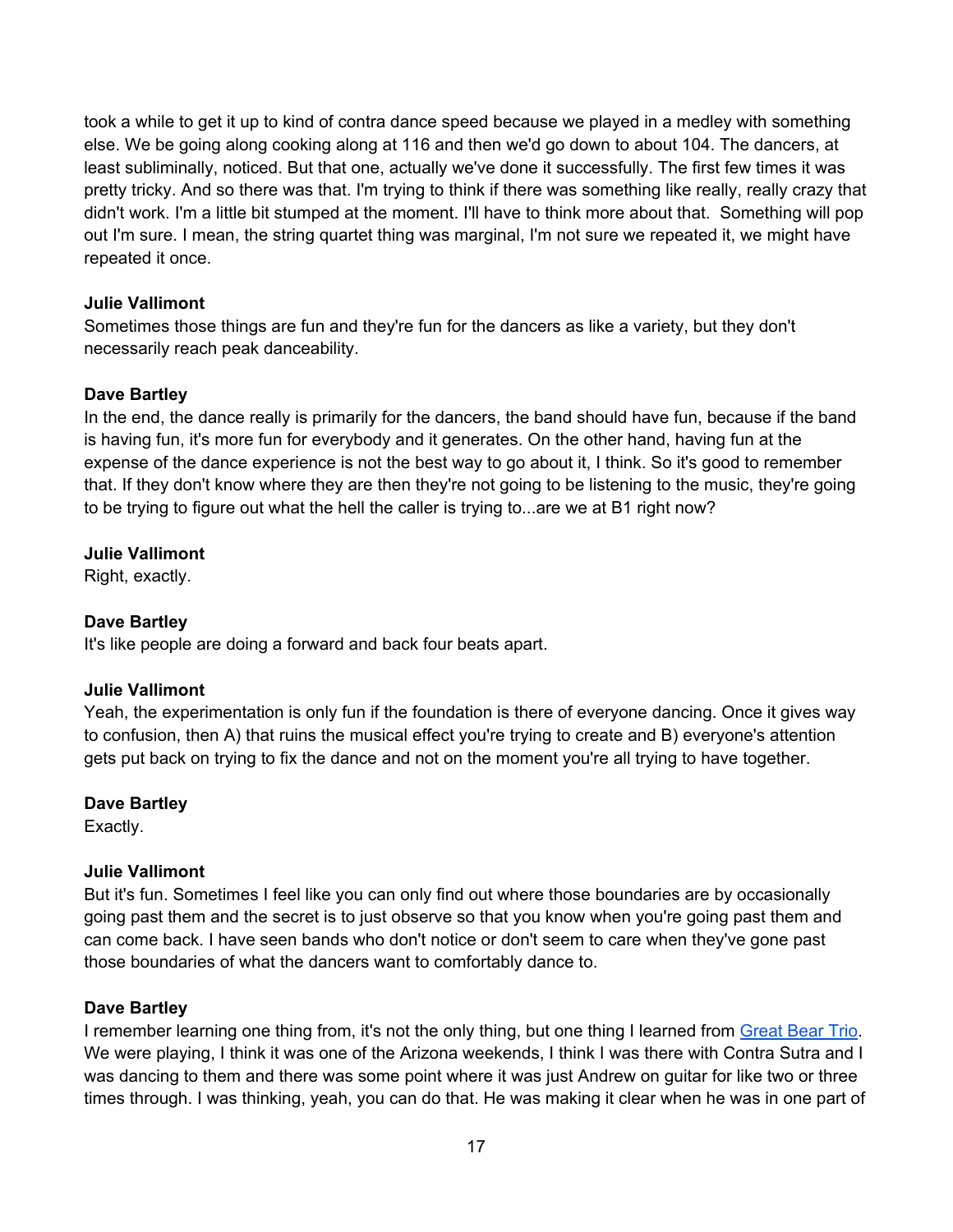the tune and another part, I mean, he was just playing a groove. But it wasn't a tune, where it was always the same chord all the way through. So there were harmonic gateposts, landmarks that you could latch on to. And you know, you do something different in the A and the B or whatever, you create some kind of contrast, that just doesn't happen to be the melody. And with experienced dancers, that all kind of subliminally clicks in with a kind of a sense of, oh, I do this for eight beats and then I do this for four, and then this other thing for four, without actually counting. I think there was some tune that I started doing where I would just, with Contra Sutra, I would just say, okay, I'm going to start by myself, you guys come in at like the second time or third time, whenever you feel like it. I would just set up this groove and the chords had enough movement in them so it was pretty clear where you were and that was fun. It was a great thing to learn, variety, always good to have more tricks up your sleeve.

#### **Julie Vallimont**

How do the callers that you work with like those kinds of things?

#### **Dave Bartley**

I think in general we haven't had too much issue with that. I mean, the caller is our customer in a way. I want to make sure that they're happy and getting what they need to do their job while providing interest for the dancers, an excitement and propulsion. Sometimes we have to sort of give advance notice of doing something. I've remembered one kind of train wreck that happened. It was actually a set that we had done successfully before. You were talking about halftime tunes and at some point, I had this idea that I really wanted to write the kind of smooth, dreamy dance where you play like dreamy jigs. That's when you kind of pull out something like the Orphan or it's like a dance that may have like a mad robin into a hey, it's a very kind of a romantic contra dance. I thought I want to have something that's not a jig for that so I wrote kind of a bossa nova and the melody is one that really needs a backup. Because the melody is kind of, I was modeling after the Beatles tune And I Love Her, which I think is maybe more a rhumba. But anyway, but it's just in A minor, goes... [Dave plays a snippet of the tune] Anyway, it goes on like that. and we started a medley with that. We were working with a caller, I think it was for a Seattle dance. And he had taught the dance and we went, boom, boom, boom, boom, and started doing this and he went, "Wait, wait, where are we? What are we doing?" Because he was expecting like more of a fiddle tune. I actually don't typically don't do that as the first tune of a set anymore. There's another halftime tune I wrote called Waimea that we do in front of it, that's more like Childgrove as D mixolydian. Kind of, I don't know. Anyway, it has a very different feel from Childgrove but it starts [Dave sings melody]. So that one was a bit of a train wreck that time. And so we learned, you have to kind of put it in the right place. A lot of medleys where we're doing something unusual, often the first tune will be more straightforward. It's like, while the dancers are getting the dance into their feet it's best to be clearer. It's sort of like that fundamental rule, either the more complex the dance, or the more beginners, the simpler the music should be. As the dance has become simpler, and the dancers become more sophisticated, you can do more with melody and arrangement, and have it be a good experience.

# **Julie Vallimont**

I remember realizing that, kind of a little to my chagrin, when we started playing for the advanced contra dances, at least in Boston there's like a little extra hoop to jump through to get booked for those, they don't book just anybody for the advanced contra dances. And so it's like, we're gonna get to play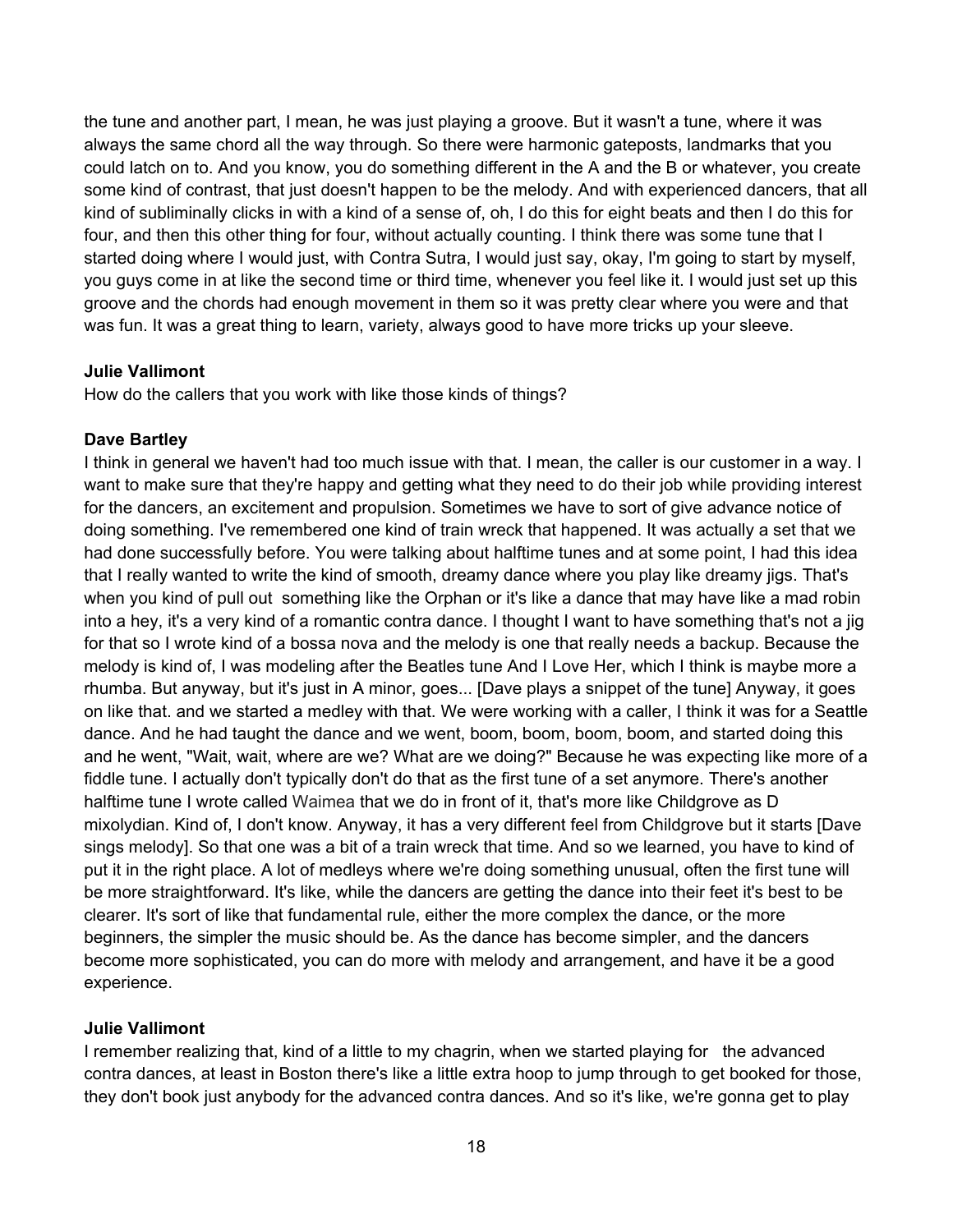all our cool show offy tunes. All these really good dancers will be able to find the phrasing and these weirdo things we want to play. But it was the opposite. Because the dances were so complicated often the caller never drops out at times. They're calling the whole time and our music actually had to be simpler than we would on a normal night. I don't mind that, I'm happy, my role is to serve like we talked about but I had to change the hat from oh, we're going to unleash this crazy music on the dancers to oh, we're going to be subservient.

# **Dave Bartley**

Their brains are busy. It's like if you see a lot of diagonal heys or something. Oh, yeah. Okay. Yeah.

# **Julie Vallimont**

Or something with like a high piece count and the timing is really important from one move to the next or the dance falls apart. Like if you got a shadow on a corner that you're chaining to and if your shadow's late, the whole thing falls apart.

# **Dave Bartley**

If you're going into an ocean wave, and then there's an allemande and this other allemande...

# **Julie Vallimont**

All of a sudden, we find ourselves playing like our sturdiest tunes and arrangements.

# **Dave Bartley**

It's time to bring in the French Canadian repertoire.

# **Julie Vallimont**

Exactly. I just got this idea. It would be fun to do an advanced dance but the dancing isn't advanced. The music is advanced, whatever that means. Why don't musicians throw in an advanced contra sometimes?

# **Dave Bartley**

There you go. Yeah, it's our turn. I kind of think like, the ultimate example of that is Dutch Crossing. For Dutch Crossing you are a metronome with phrases.

# **Julie Vallimont**

You just sit there most of the time and you don't even play for the first hour.

# **Dave Bartley**

It's like the old Steve Martin routine about what's it like to be a musician for the quiz show Name that Tune, [sings four notes]. "To Dream the Impossible Dream!" You don't get to play the rest of it.

# **Julie Vallimont**

I also feel that about grid squares, relying on us just to be solid.

# **Dave Bartley**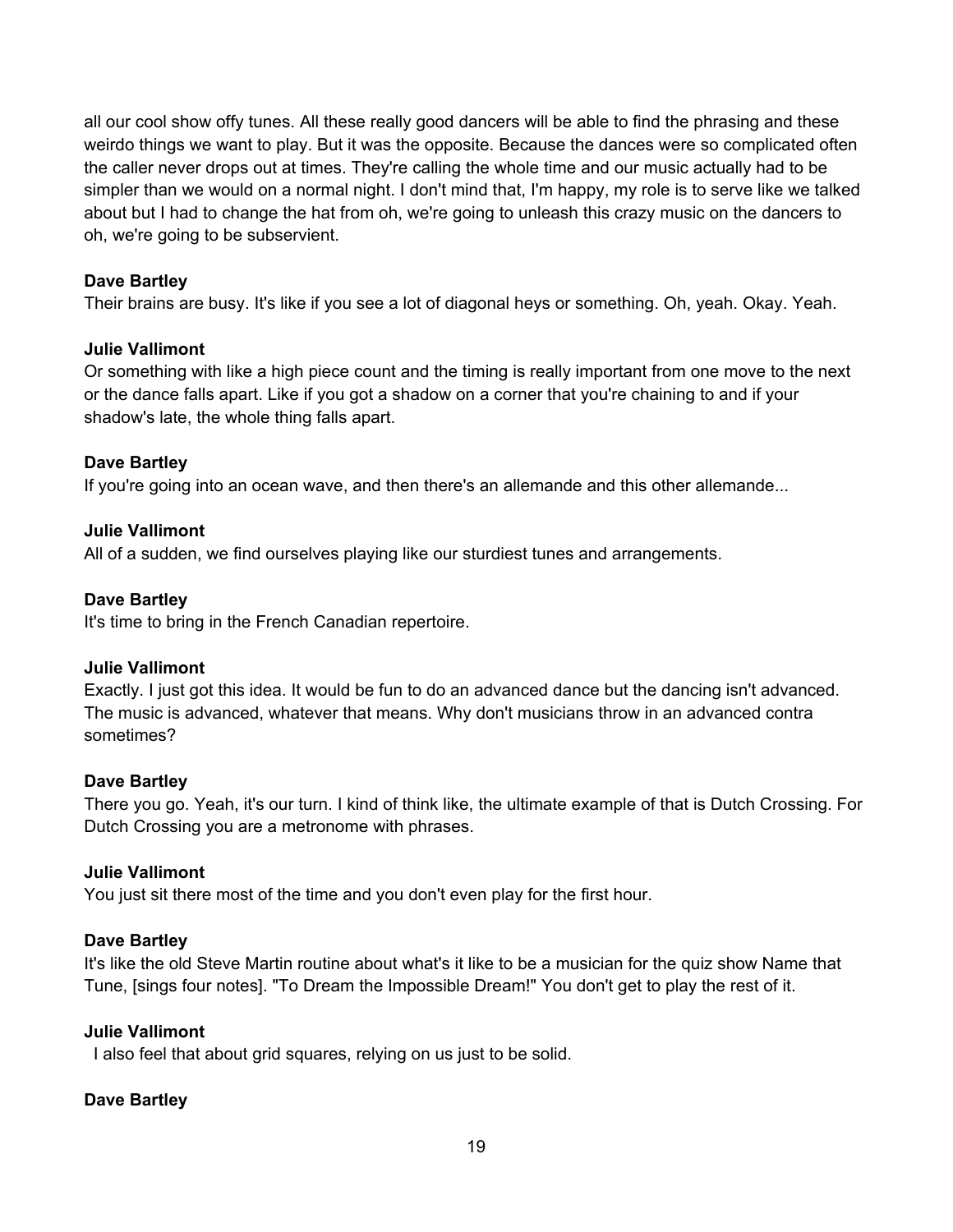Yeah. Any kind of squares in general, really, I mean, not Québecois ones, but like Southern squares. And it's not about the melody at all. I mean, you might need phrases, but you are there to provide a backdrop, strong, solid propulsion. And that's fine. I love doing grid squares as a dancer. So I'm happy to see people having that fun.

# **Julie Vallimont**

I love that moment on the floor when it all comes together, and they magically get back to their spot or whatever. And everyone's like whoooooo. But I think it would be fun in an indulgent way. But perhaps the dancers would enjoy it to like pick some hard music to dance to. And the musicians tell the caller, now this one is going to have kind of a bossa nova groove so we need you to call something with balances on the beat, kind of reverse the roles a little bit.

# **Dave Bartley**

Occasionally callers will ask, what would you like right now and we'll say, we do have this set we'd like to do. So, for instance, the first kind of Afro Caribbean tune I wrote is called Tropaganda with a T. So it's, like tropical propaganda, anyway, it's slightly a KGB spin, I suppose on that name. And actually, It's on Laura Light's solo CD, I think. I haven't recorded it with any group but it's got this thing in the B2. It kind of is this [sings syncopated tune] and it's in ABCD kind of like, oh, I don't know, Chorus Jig's ABCD. But anyway, it's got different eight bar parts. The last eight bars starts with this [sings a phrase with long notes.] And it's great having like a forward and back there, or balance or something. So we'll say, we've got this set that if it's got something in the B2, that would be ideal. So some kind of punctuation.

# **Julie Vallimont**

We were talking about this, like modern tunes, where you need the groove under it to support the tune. They are also modern tunes where you need the right dance for them to work and I know we've had tunes where if there's petronella balances, in the A, then the dancers have this inherent rhythm in their bodies, and they can keep it going maybe over the syncopated A part or something. But if you try to put a hey there, it just totally falls flat and everyone ends up confused.

# **Dave Bartley**

That is a way that modern tunes sometimes differ from a lot of traditional music, where I think I remember hearing on another Contra Pulse podcast the notion you can take any tune and make it like if you're playing traditional music, you can take any tune and play it, make it work for the dance that's in front of you. I remember early on playing with Laurie Andres who's one of the long standing contra dance figures along with, with Sandy Bradley and some of the other Northwest early people who formed the contra dance scene here in Seattle, and Penn Fix was another one in Spokane. I played with Laurie and I was talking about we should think about do we have like, good tunes for balances and this and that He said, you can play any tune for any dance. Like, yeah, that's right really, it's just more effort, you know?

# **Julie Vallimont**

Yeah. I mean, as a rhythm player you can massage most grooves under tunes to fit any dance.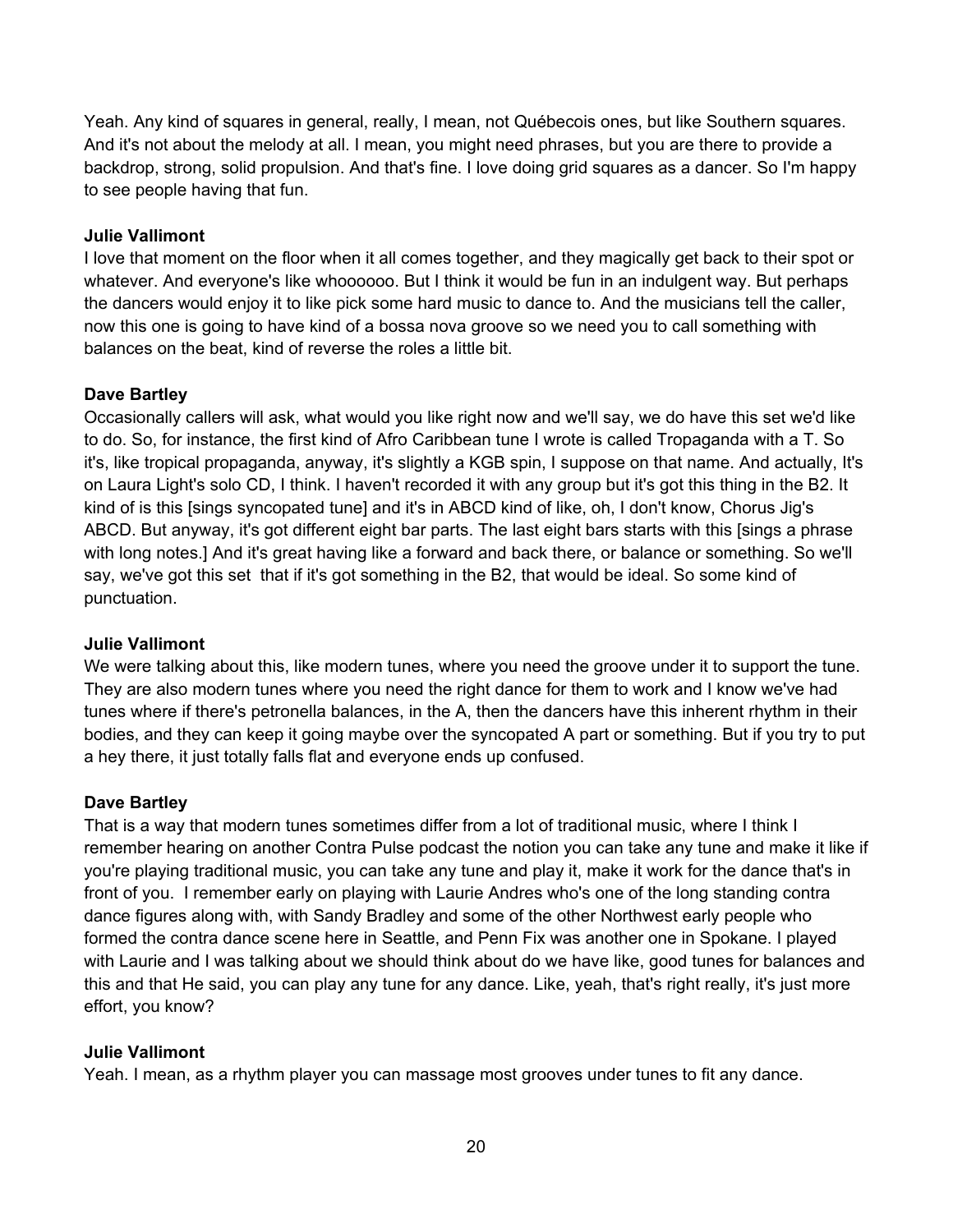# **Dave Bartley**

But as a fiddle player, a melody player too, you can sort of shorten... can kind of make things more lyrical or more choppy if need be in some spot.

# **Julie Vallimont**

Add notes, take out notes. It is interesting to me that all of us are starting from this tradition where the tune is just the workhorse for the dance and you don't try too hard, you just dance Chorus Jig, you have a good time. The concept of any tune to any dance, we're just kind of pushing that to its limits in all sorts of ways.

# **Dave Bartley**

Yeah, that's true. You just end up having a longer setlist I guess.

# **Julie Vallimont**

I mean, it's true. I remember Nor'easter [had a large repertoire]...and we were only eight years as a band...that's not even half the longevity of a band like KGB.

## **Dave Bartley**

I was just thinking, we're old enough to drink now. Let's see we started '93. So yeah, that's closing in on 30, I guess 28 years now.

#### **Julie Vallimont**

So think about all the repertoire that you have piled up after all that time together.

#### **Dave Bartley**

I actually have our setlist sitting here. I was thinking through ideas but I'm the keeper of the setlist. Bag 'o Tricks and KGB both have a secretary and it's somebody who writes down everything we played, every dance we've ever done. Julie has these notebooks going back to, you know the '90's. I've borrowed them on occasion just to see what we actually did. Because some things get onto the setlist, I mean, we've got, oh, I don't know I'd say we've got maybe around 40 or 50 medleys on here, plus a bunch of individual tunes at the bottom that can be cobbled into medleys or substituted. We know a lot more than what's on, this is on 8 1/2 by 11 sheet of paper, it has the reels and marches on one side, and then jigs and jig-to-reel stuff on the other side. There's probably 70 or 80 medleys all together. But there's some we've hardly ever played and there's others we play a lot. Sometimes it's interesting to go back and look at what we've done.

#### **Julie Vallimont**

Yeah, I remember the first time Nor'easter played for five day, six day music camp, like a week long event where we were playing like three to five hours a day some days. And I was like, I want to go through the whole week and not repeat anything.

# **Dave Bartley**

Yeah, absolutely. It's a point of pride.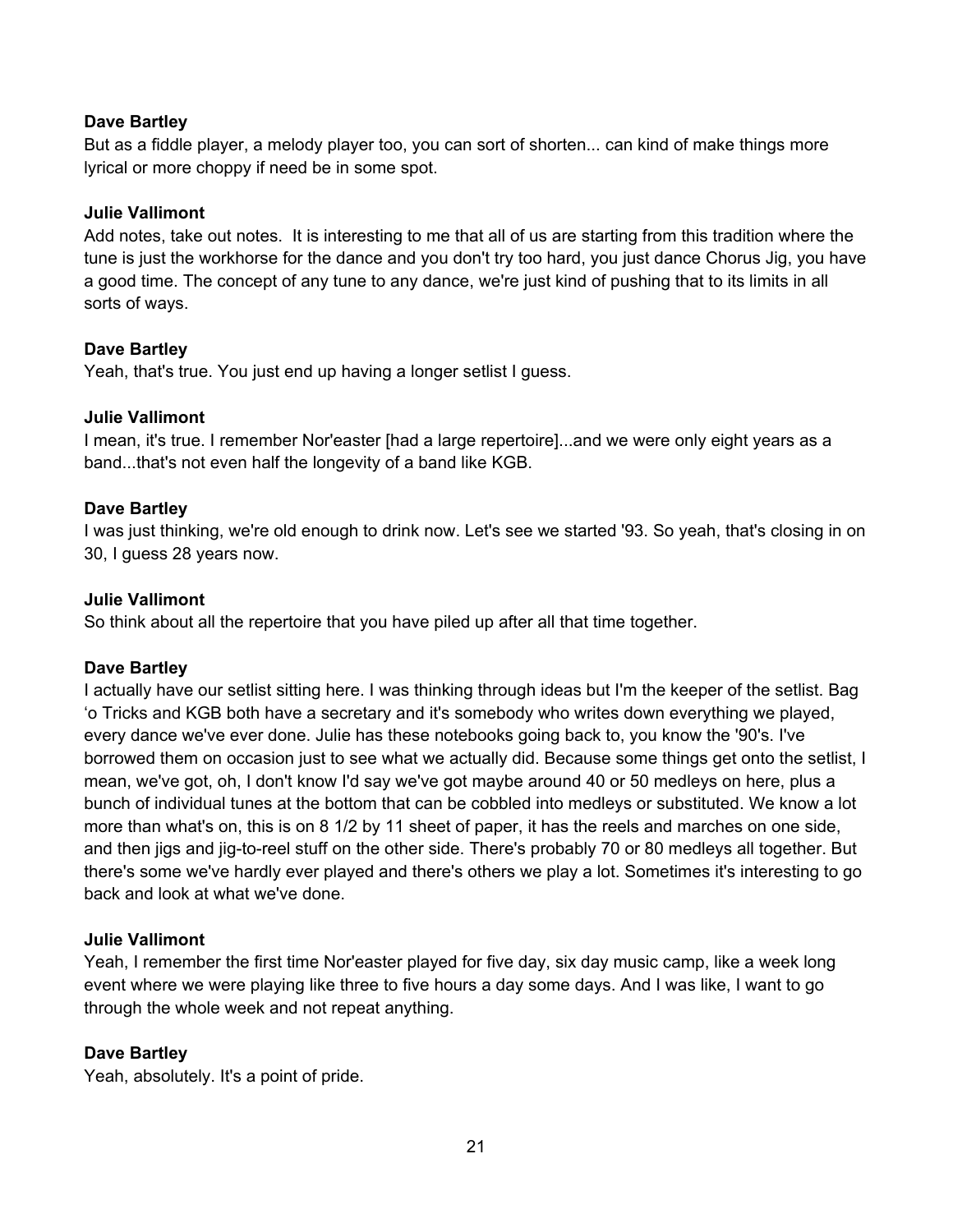Exactly, and we could do it. We actually saved some of our, you know, you always save your favorite sets for the last of the night of the last dance or something. We saved too many things. The week ended and we hadn't played some of our favorites sets because we were saving them because we assumed we would run out.

#### **Dave Bartley**

It's Sunday afternoon, and we've got 12 things we want to do.

#### **Julie Vallimont**

Exactly, uh, caller? Can we decide your program for you so that we can fit all these in please?

#### **Dave Bartley**

Pacing is always tricky.

#### **Julie Vallimont**

But it takes a while with a new band, you know, these bands that are out there playing dance weekends, it takes a while to accumulate that kind of repertoire. I remember when Noah and I did the same event, as a new duo, even though he and I both been playing contras for a while and with each other for like two or three years, we still didn't have enough repertoire to get us through a week. And so I'm like, Noah, write a tune, quick. Go. Being in a duo it's a little easier to make up things on the fly and it doesn't always end well.

# **Dave Bartley**

But it often does, serendipity.

#### **Julie Vallimont**

Sometimes you talk about like giving yourself self commissions of like, oh, we need this kind of tune for this kind of situation. Like being put in this whole variety of situations with a variety of choreography and stuff is part of the thing that nudges musicians to create more and more kinds of tunes for different situations, and so adds to the diversity that way.

#### **Dave Bartley**

And it is good to kind of look at a list and scrutinize it and say, well, okay, what do we run out of, like, I mentioned the balances in the B part kind of tunes. But also, different kinds of moods of tunes too I think, especially, I don't know, would you say this is a trend? It seems like there are more smooth dances than there used to be?

#### **Julie Vallimont**

Probably, yeah.

#### **Dave Bartley**

With the adoption of, for instance, the Mad Robin figure and, and there are some more and also the hey becoming more and more popular as a part of dances.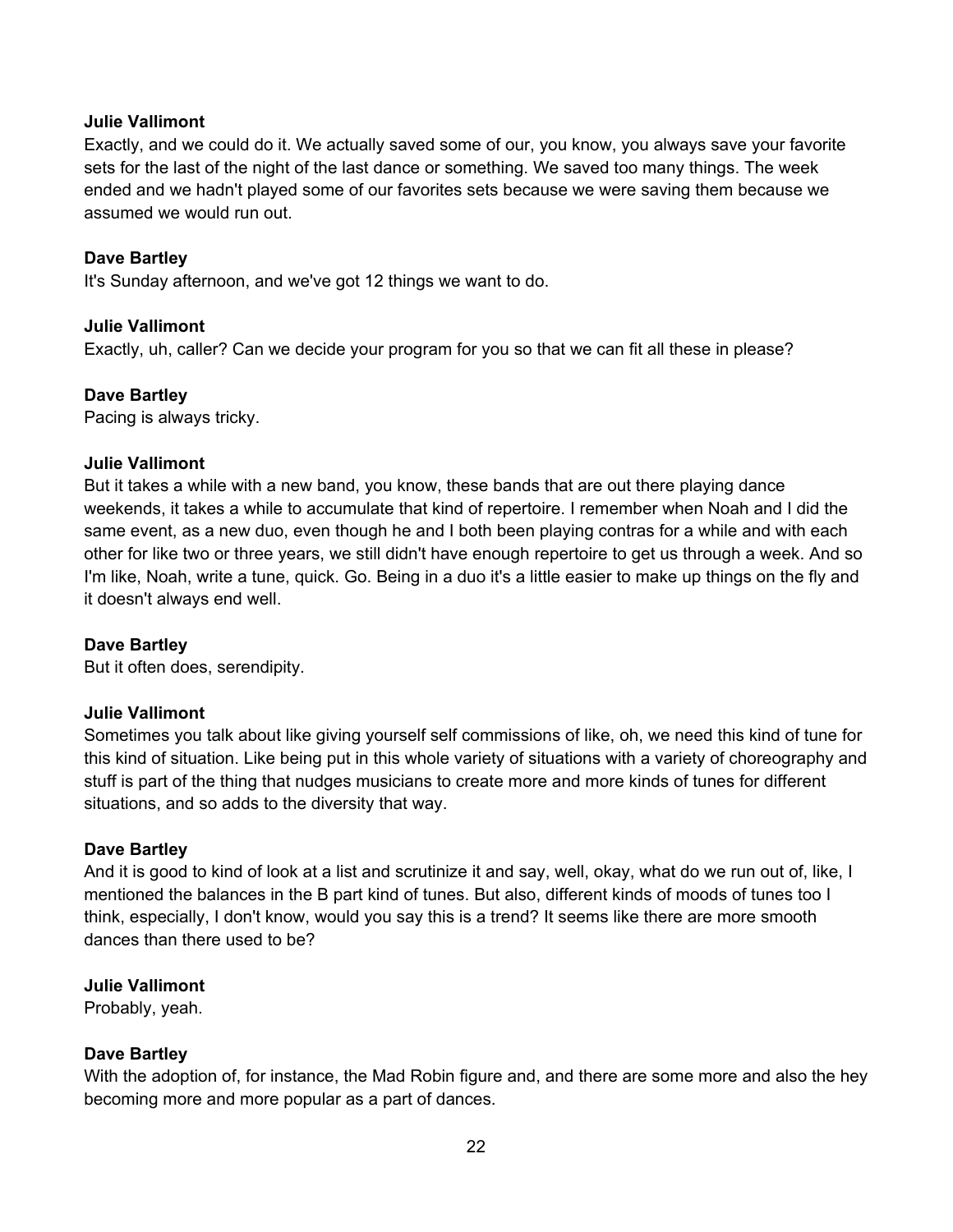And even jigs being perceived as things that were smooth when I feel like they used to be perceived as things that were bouncy.

# **Dave Bartley**

Well, it's pretty hard to play the St. Lawrence Jig as a smooth jig. There's definitely... Dang it, there is a place for bouncy jigs! I think, and the way I think you can make bouncy jigs cool is to emulate English Ceilidh bands.

# **Julie Vallimont**

Yeah.

# **Dave Bartley**

I went over and played for the Chippenham festival. I guess I've done it three times with various groups. And we always go check out the English Ceilidh bands because they all kind of sound like, well some of them sound like Blowzabella. If you remember them, the just amazing British European influence group with hurdy gurdy and so on. But some of them sound like that, they always either have like a slap bass player or a drummer, and they were more centered around melodeon than around fiddle. But they would just play this great modal music but also play things are really bouncy jigs. But they would make them sound more like, I don't know, like a blues shuffle kind of thing. Just [sings a bouncy jig rhythm]. I think that's just a great feel for contra dance. It's not [sings a smooth jig rhythm]. There's a place for both of those things. And it's nice to have those moods available. So that's my brief soapbox about bouncy jigs.

# **Julie Vallimont**

I love bouncy jigs and the only reason why I didn't emphatically scream about bouncy jigs is because I'm trying to not interrupt you as the interviewer, but I love bouncy jigs. I feel like we just have to embrace their dorkiness and they're fun to dance to. Really not cool. I feel like they're not cool these days. But it is so fun to dance to. There are a lot of dance moves that I feel like are almost better to a bouncy jig than to a reel, even Petronella balances or wavy lines or down the hall. There's all these great moves that are just so fun.

# **Dave Bartley**

Rory O'More! Rory O'More!

# **Julie Vallimont**

Case in point, literally.

# **Dave Bartley**

I would say that and I was going to say something based on what you said and it's gone, somewhere. I don't see it up on the ceiling. I don't know. I've written a few bouncy jigs. I remember giving myself the challenge of writing a B flat jig because there aren't very many of them. I called it The Boathouse, which was actually named for a place you could stay at this lovely, it's not really retreat, but it's up on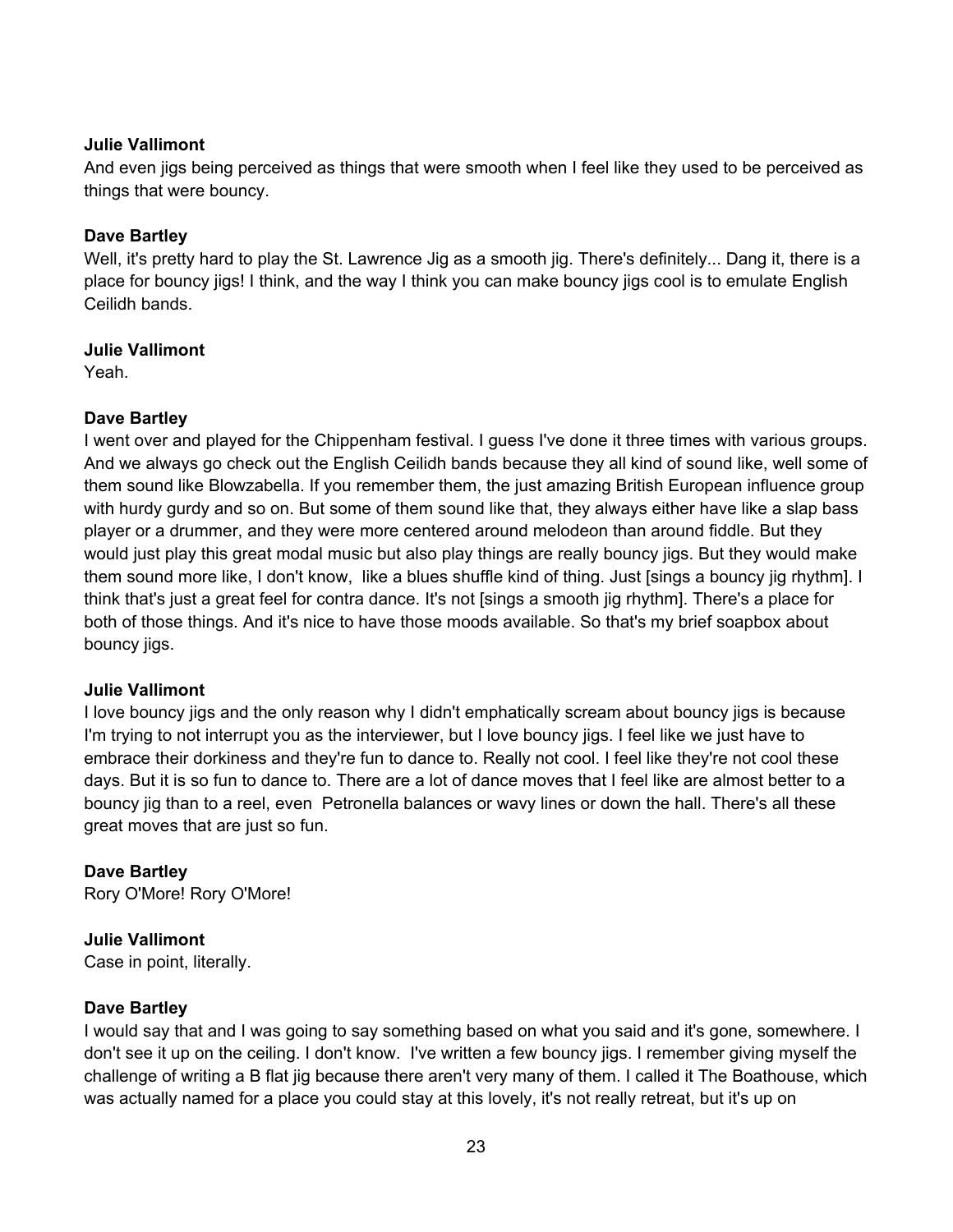Vancouver Island called Yellow Point Lodge and Mary and I went up there two or three times and one time we stayed at a place called The Boathouse because it used to be the boathouse there. It sounds like a good name for a jig. So the cadence at the end of the B part is such that Claude would usually sing Barnacle Bill the Sailor, that's how the rhythm went, and it was like the dorkiest of dorky jigs. We've played it off and on over the years. But also, there's so many good ones already, like Broken Lantern or whatever. There's some great bouncy jigs out there.

# **Julie Vallimont**

You're kind of reminding me I was on a quest for bouncy jigs for a while. It's a fun role for me. Like in most of my other bands, I've been in bands with great fiddlers and other melody players who love to collect tunes and already know tunes. But then I was in Buddy System, now that doesn't mean that Noah is not a great fiddler but Noah doesn't collect tunes in the same way. He's secretly a pop musician. I think...not necessarily in his body, but in his brain.

# **Dave Bartley**

Part of his secret to success, I think.

# **Julie Vallimont**

Yeah, I think so. But, so, but I love collecting tunes. I never got to have that role as much. I just loved finding most of the repertoire for Buddy System, just looking everywhere. I was really inspired by things from the UK and ceilidh bands and the jigs that they choose. I remember we played this jig from the Isle of Man that was just super cool because it was bouncy but in, like a cool modern way as opposed to like a Little Burnt Potato kind of dorky way. I don't know, something you can really dig your teeth into kind of minor and driving, it's fun. Jigs, jigs, the unexplored frontier. Let's go back to jigs some more, they're so great.

# **Dave Bartley**

Absolutely. Have you listened to much Galician or Asturian music?

#### **Julie Vallimont**

Yeah!

# **Dave Bartley**

I get the...there. They often have these extended pickups that make them a little harder to figure out the phrasing. Where the one really starts at the beginning. I'm trying to think, I'm in this group Roguery so all my side projects, so KGB is actually become as much a couple dance band as a contra dance band over the years, we play for a lot of just like mostly waltz couple dances. We did an in person one actually in September outside at Squared in downtown Seattle. Claude and I play a lot of swings, so we do swing dance and I actually took Borodin's Polovtsian dance and turned it into a rhumba and we do that and then we play tango, we have foxtrots. So we've played the spectrum of ballroom dance, but I'm also in this group called Valse Cafe Orchestra. We've got a guy who was an honest to god orchestrator in the group who plays accordion and piano. He actually has a degree in orchestration, focusing on polka from Cornish Institute of the Arts, this guy named Toby Hanson. So we play Strauss waltzes, and also a lot of music of the kind of the big band era. I've got all these other projects, but Roguery is a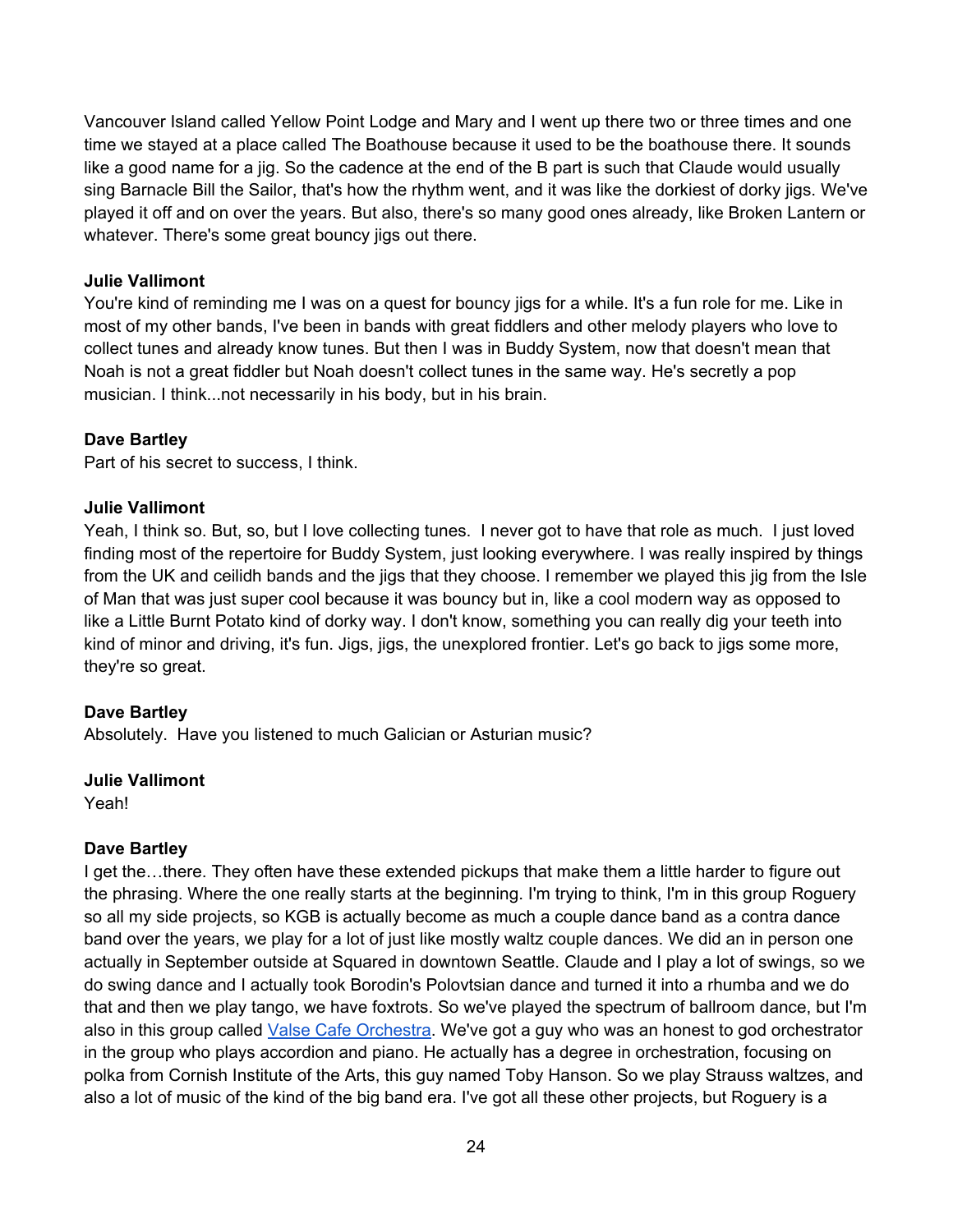band that was put together by Brooke Friendly and Chris Sackett to record companion CDs for their books of English dance. They have this wonderfully eclectic taste in the music they choose for their dances. The group consists of Anita Anderson and me from Seattle, and then Shira Kammen and Jim Oakden from the Bay Area. We've recorded seven CDs together now, but we also are on occasion a contra dance band. I think we've done a muiñeira because Jim will have all his instruments along so he'll pull his gaita out and we'll do it in a medley with you know, some other jigs. It's fun to bring in tunes, I remember there was a band from a Asturia, Tejedor, I think was the name of the group. I grabbed a couple of tunes off one of their CDs that were pipe tunes and gaita tunes. They didn't work that well for dancing, but it sure was fun transcribing them and trying it.

# **Julie Vallimont**

I remember playing for English dances and sometimes the dance leader will give you a 'not in Barnes' tune and I'm like, this is gonna be something fun if it's from this. So if it's one of Brooke and Chris's dances, there's some quirky tunes, some really fun modal things and lots of interesting things.

# **Dave Bartley**

Yeah, it's true. A few of the things that they've used to find, some of them were written originally for contra dance. Cottonwood is one that the dance has gotten around quite a bit, but I actually wrote it. Have you ever played the Banshees Wail over the Mangle Pit? It's a great tune name, G minor jig, traditional.

# **Julie Vallimont**

I don't know. Doesn't ring a bell but that doesn't mean I haven't played it, I guess.

# **Dave Bartley**

We had a set with that and then we did Sean Ryan's jig in A minor after it. And then we go into a tune of mine called In From the Cold which is this very dreamy, very positive uplifting A major jig. I just thought so many people have recorded Sean Ryan's I'll just write a tune to substitute for that, just another A minor jig and it ended up being Cottonwood. I was thinking about that kind of Irish jig that almost sounds like it was a blues tune. Where you can do like a sharp fourth, I say flatted fifth kind of thing. The blue note a little bit, that was where it came from.

# **Julie Vallimont**

It's been a while since I've played any English dance because none of us are doing anything these days. If I remember Cottonwood right, I remember having this like quirky moment in it where you're like, "oooooh, where did that come from?"

# **Dave Bartley**

Yeah, I wrote in a little E flat as an ornament in one spot, just as a hint, like what you could do elsewhere. People say it's a hard tune, I wrote it on a mandolin. So it's probably harder on fiddle. I never write anything on an instrument ever. But then I play it to check it on an instrument and I had mandolin in mind.

# **Julie Vallimont**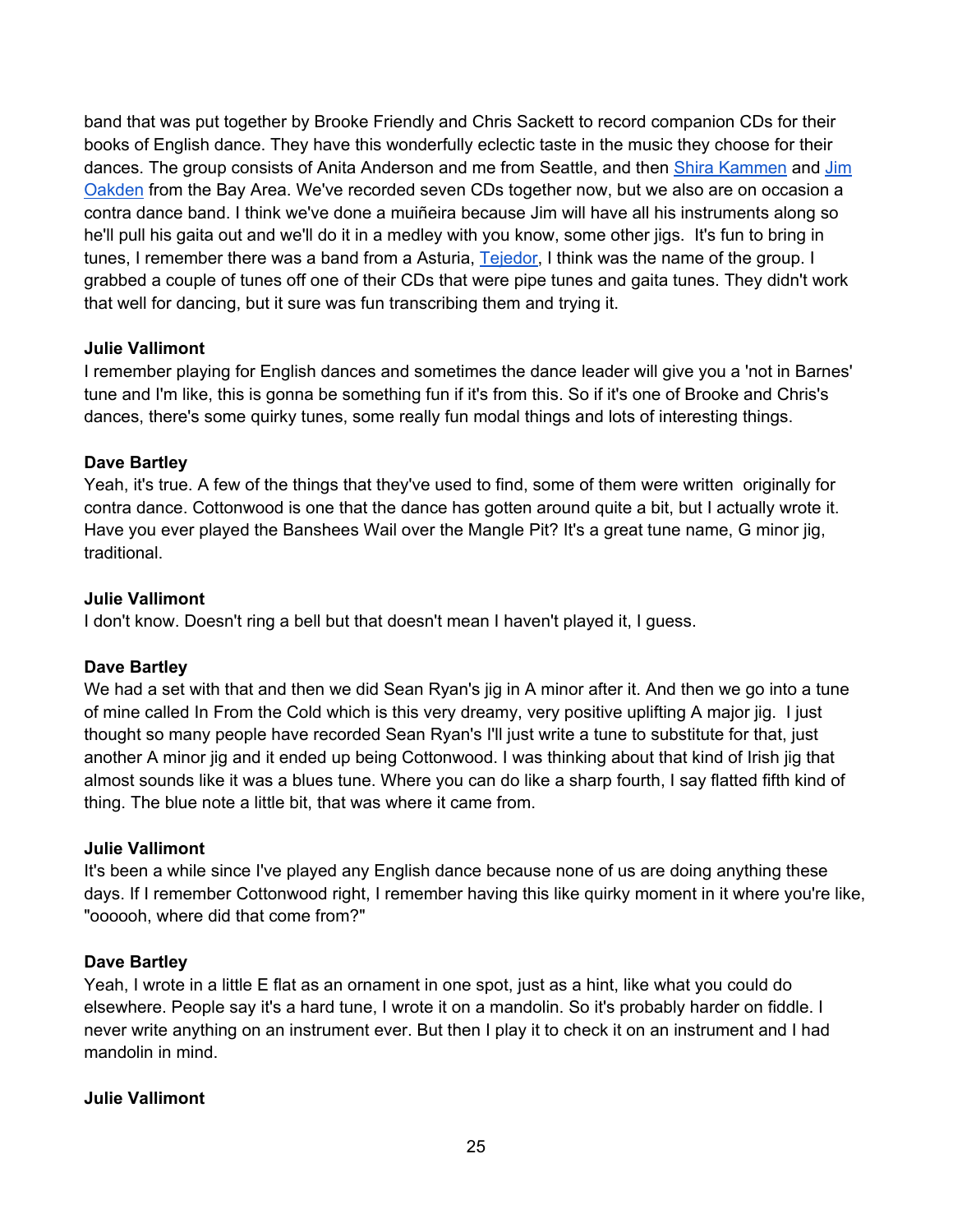I wouldn't know, I'm a piano player, everything's a little weird and easy and hard all at the same time.

## **Dave Bartley**

That's right, the challenges are different.

#### **Julie Vallimont**

I remember the process is you see the tune for the first time for the dance and you you're kind of sight reading through and then you come across a weird moment and I'm like, who wrote this? Dave Bartley, oh okay.

#### **Dave Bartley**

Oh, of course.

#### **Julie Vallimont**

Now, I know where this came from. It all makes perfect sense.

#### **Dave Bartley**

I do occasionally write normal tunes. But there's so many of them out there like the normal tunes I write are kind of lost in the noise or in the grass, whatever. It's more the ones that have some unique element that will stand out, I think.

## **Julie Vallimont**

I mean, maybe that's one of the hardest things to write is a really good normal tune that just has legs and is just one of those great tunes. Right? They're hard to write.

#### **Dave Bartley**

Larry Unger, I think, has done that a lot. I think Keith Murphy, I mean, there are definitely writers who have been very adept at doing that. Actually, Anita Anderson with Bus Stop. There's the story of...I heard Bus Stop played on the Paris Metro by buskers, because it totally works. But it is a pretty traditional sounding tune. So, you know, I've written some like that, they just mostly haven't...It's hard as a tune writer, as you know, you put them out there, and hopefully they get legs, but so many people are writing great tunes.

#### **Julie Vallimont**

I would love to hear a little bit about your tune writing process. It sounds like you pull inspiration from a lot of different places.

#### **Dave Bartley**

So for me, well, one thing I used to, occasionally when Larry and I were at a dance camp together, we would sometimes co-write, or sorry, co-lead a tune writing workshop. Part of that was just talking about our process, because we are so completely different. Now, mind, you, his obviously is more effective, because he's written over 5000 tunes, and I haven't hit 400 yet in terms of quantity. Also, he's written a lot of great tunes that have gotten out there, obviously, I've played a lot of them, I really like a lot of them. A tiny percentage of what he's written, but still a lot. But he writes at an instrument, he'll say,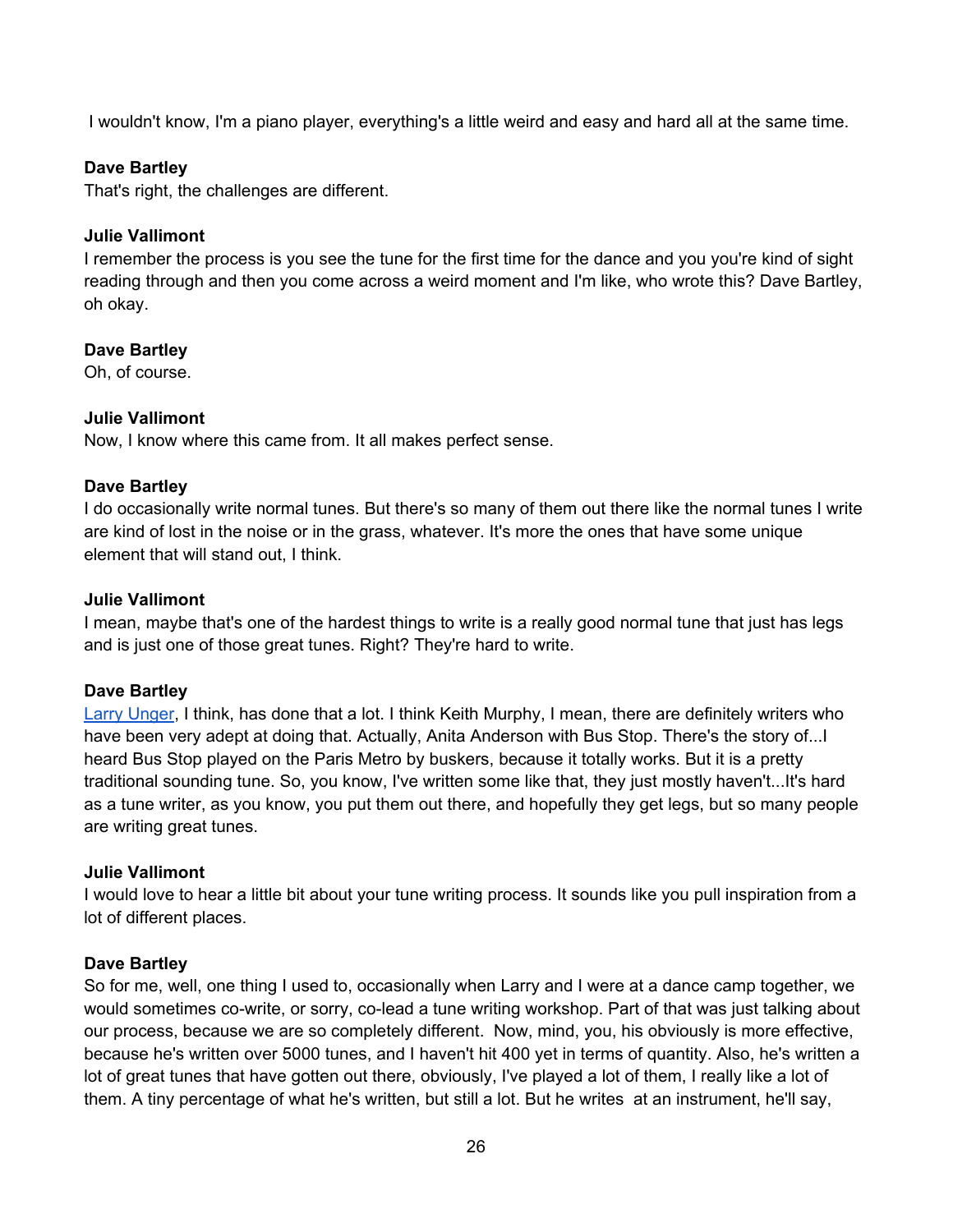Door County Number Two, I wrote that on the banjo, or wrote, It's Too Hot on the piano, at Pinewoods on a hot night. And mostly, to me, I'm like taking a walk or just riding or driving in a car, or just some moment, something will occur to me or I'll just kind of sit there if I have like a self-commission or a commission, but I don't tend to pick up an instrument and play things. I tend to run them through my head and often the harmonic structure is there sometimes, and sometimes it isn't, it's just the melody. Especially early on, I would try to put every possible chord you could play. That was really silly, I'd say you can play a G or an E minor, or a C in this spot. When really, it's better, I think, just to have one chord thread, and then most accompanists will start substituting things that sound good to them. So I'll do that, and the genesis, sometimes is I just have a melody in my head and sometimes it happens really quickly. I remember doing a hike with a friend who just been at Fiddle Tunes [Festival of American Fiddle Tunes] and she said, I was in the Québecois band lab and suddenly, this idea for tune came into my head, which, I admit I had a name that I'd written down a while before that I really want to use this. And that's La Poutine Souriante. So that's the name for it. But basically it's a bit like the Telephone Tune in the sense that the A part is in kind of a mixolydian. Like A mixolydian, then it goes to D except in my case the B part starts on a B minor so it's slightly different that way. And of course, the melody is different. But it's the same idea where there's this tension building in the A part resolving in the B. But yeah, that wrote itself in five minutes. Other times you labor over them for days and days and go..."god this still isn't...."

# **Julie Vallimont**

And you labor over them in your head? How do you remember them? Can your brain hold on to them, play around with them?

# **Dave Bartley**

When I was first writing tunes that was a test. If I could remember them then they were memorable enough to be...I often write down, and I learned the ABC notation, the computer letter and symbol and number notation, because I never have staff paper with me and drawing five parallel lines is just, by the time I've done that, I've forgotten what it was going to write. So I'll write it down in ABC if I have pencil and paper. I've tried the dictating thing, but either I'm driving and it's just not practical, or I remember trying to do it on a hike one time. I had this great idea, I was going up this hill and I thought, I'm just going to use voice memo on my phone and record it and so I stopped. I was too out of breath so that really didn't work. So I've sort of given up on the dictaphone concept. But so usually, I'll just note down like just enough of it so I'll remember, because sometimes I'll have like, here's an A part or like here's like the first three or four bars and then the next three or four bars will be similar, but they'll resolve, and then the B part will go start on this other chord, and I'll figure out what it is later. So sometimes it's just the seed of a tune at that moment and then I'll sit down later and start filling out the rest.

# **Julie Vallimont**

Do you keep a pile of random half finished ideas lying around?

#### **Dave Bartley**

Yeah, I have, and every once and awhile I'll go back. But I don't tend to revisit them all that often. A lot of tunes I've written have come out of I mean, there have been some that were auction tunes. Where like with Brooke and Chris we would auction off a dancing tune to the highest bidder at the fundraising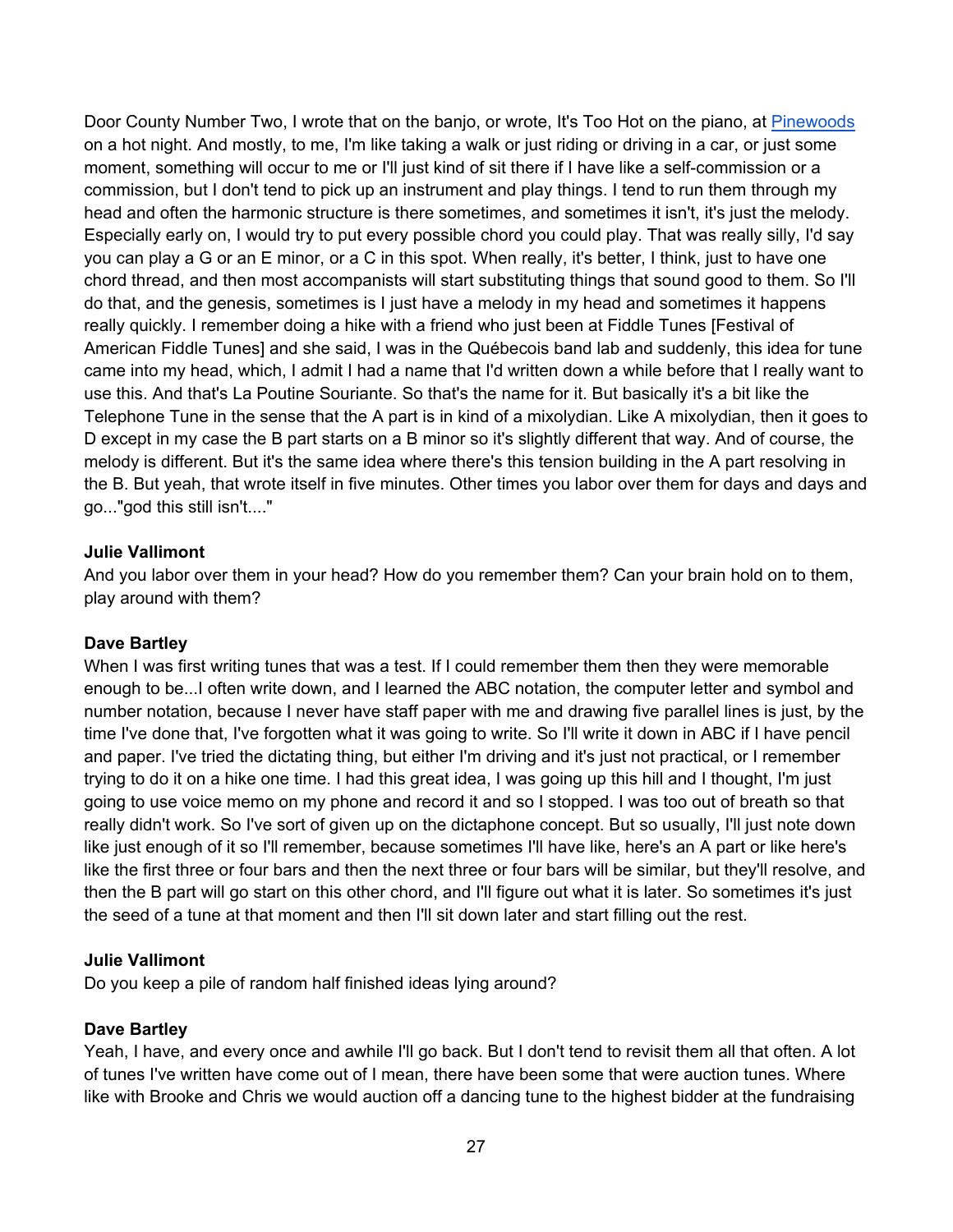auction, say at BACDS English Week Hey Days or, also had waltzes commissioned or whatever. And then we sit down with whoever it is, and get some constraints, like what kind of a thing would you like for this? Do you want it to be major, minor, you know, like, six, eight? Because constraints are good for the creativity process often. Or I'll have a self commission, for instance, I mentioned, Cottonwood was a self commission to write an A minor jig, that would work in a certain place. Otherwise, sometimes it's a genre, it's been a number of years now but one of my most recent, bringing in a completely different genre into contra dance, I thought the cha-cha is a great rhythm for contra dance. Rather than adapt some of the classic ones, I wrote three contra cha-chas. Most of them, at the time, most of my career, I was living in Seattle, and working at a company about 20 miles away and I was in a van pool. For a fair period, I would actually bike to meet the van. It'd be like a 10 minute bike ride in the morning and then I would ride back from a different place, it was somewhat longer. I remember, I wrote some of the chachas while biking to meet the van and then I'd put the bike on a bike rack and take it to work. It was just this time when I just had 10 minutes of where you know, I had to watch for traffic but otherwise, I could just have in my head some concept. And so we have this medley of three cha-chas that I do occasionally, particularly in Contra Sutra, because to get that cha-cha feel with percussion really helps. Ideally, cowbell, you know.

## **Julie Vallimont**

Yeah, your bike commute cha-cha series.

#### **Dave Bartley**

Yeah and of course, they all have silly names. I think my favorite is Evil Haze.

#### **Julie Vallimont**

So it sounds like for you tunes kind of finish themselves when you write them.

#### **Dave Bartley**

Sometimes, and I go through long fallow periods, too. I think the most I've written in a year is probably 40. I've written almost 400 tunes, but I started in 1989. So it's been stretched over a lot of years. I've literally only written one tune this year and actually it's called Remembering David, a memorial for David Kaynor. It's a pretty straight ahead G reel actually. I put it up on Facebook, actually with the recording at the time, which I could probably scare up. So I'm in a fallow period right now. It's not like I don't have time, I've got time but somehow the muse comes and goes. What was the question?

#### **Julie Vallimont**

Oh, it doesn't matter, we're just talking about tune writing? What is the question?

#### **Dave Bartley**

The genesis comes from various places. I do, actually, as much as keeping a list of tune ideas, I do keep a list of tune names, although the problem is lot of them, somebody will say, oh, there was something today and I can't remember the phrase now. Somebody would say something, "That would be a great tune name." And sometimes it is and sometimes it's, you would have had to be there, it's going to require so much explanation and sometimes I've used those but anyway. But The Dancers of Teeth, that was another one. Actually, Giant Robot Dance played that one. It had to do with an early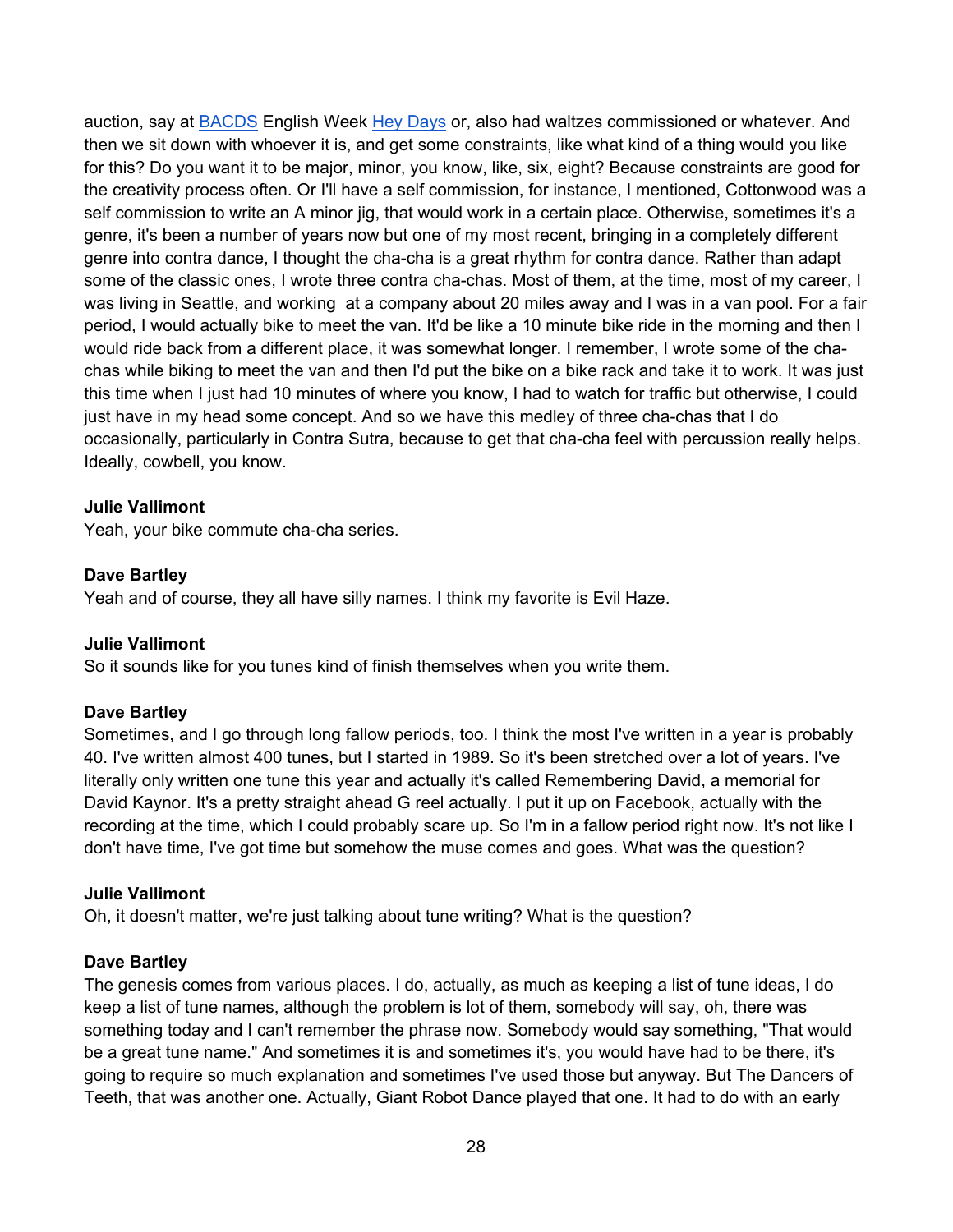auto translator, I took a paragraph about KGB and fed it in and out of each of the languages, it was called Babelfish, it was a very early auto translation program. And then I would translate into say, Portuguese, then back to English. And then I would take the result, direct directly and translated into French and then back out and then into Spanish and back. By the time we got to the end, it was unintelligible, it was just nonsense. I got three tune names out of that and The Dancers of Teeth was one of them.

# **Julie Vallimont**

That's great. Jimmy Fallon should give you some money, because he's got this bit on his late night show now where they take a well known pop or rock song, translate it through Google translate, translate it back to English and then sing the new words to the pop song. It's funny, but like you were doing this way before.

# **Dave Bartley**

I was doing that back in the day. We did that by banging rocks together in Morse code.

# **Julie Vallimont**

While fighting off wooly mammoths.

# **Dave Bartley**

Exactly.

# **Julie Vallimont**

Where did Ring of Kohala come from?

# **Dave Bartley**

Oh, that's kind of fun. I'll tell the whole dreary story if we have time. It's actually not that long. There's a dance camp in Montana called Bear Hug that I did like four or five times. One of the times I played there with KGB, the other band was the Avant Gardeners. That particular incarnation was Laura Light, George Paul, and Dave Wiesler was there as the third, which is great. They were traveling with Nils Fredland as the caller and he was a pretty new caller then. I mean, this was way pre-Elixir, I think. They were coming to Seattle to do the Thursday night, Seattle dance and so they ended up staying with us and they stayed with us for about a week. One of my memories from that is we had This is Spinal Tap the movie on DVD. It turned out that Nils had never seen it and so I said, you've got to see it. So we were present at Nils seeing This is Spinal Tap for the first time. But we also jammed together and I think I'd just written Ring of Kohala. And so I guess Nils took it back to Elixir. The only thing about it, and I love their version and I had to tell them, there's actually two different A parts that alternate and they just used the first A part, which is fine. KGB actually had recorded it with both A parts, the other one's kind of in a minor key and it's very in contrast, but then then you go back to the B which is kind of like the chorus of a pop song. And in fact, somebody locally said it's a lot like "Is She Really Going Out With Him", that's not what I was thinking of. I wanted to write something that it was like a pop tune for contra dance with having a chorus, a really like memorable B chorus and the A part was just kind of setting it up. I must have written it after I played for a dance week in Hawaii on the Big Island with KGB. We spent some extra days and at the north end of the island there's what's called the Kohala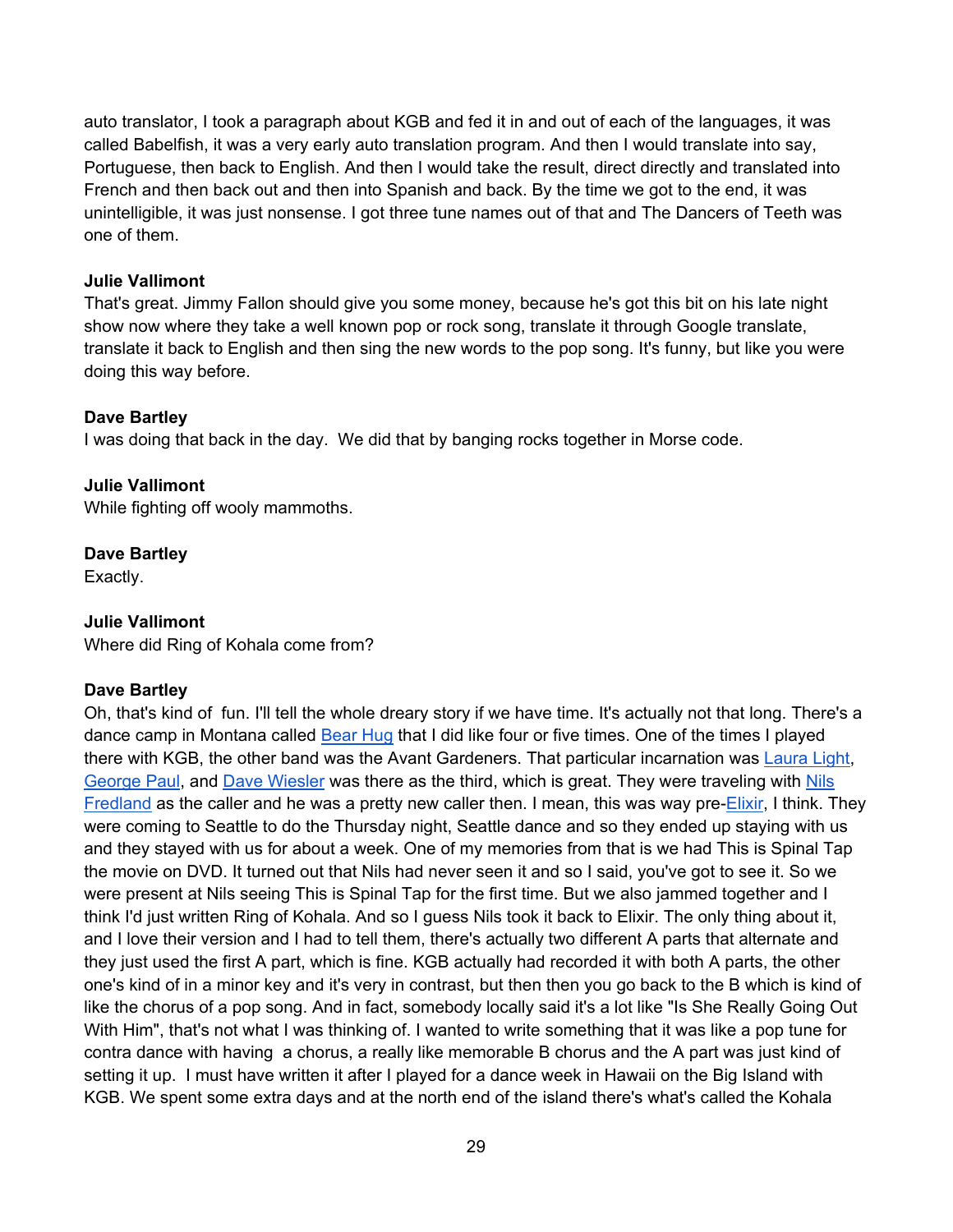Peninsula. That's a quite lovely place, we drove around the island and stayed a few nights in various places after the dance camp was over. I was thinking of the the Kerry Peninsula. It's not the name of it, but it's called the Ring of Kerry on the west coast of Ireland. I just put the two together, the Kohala peninsula with a road and Ring of Kerry with a road and said Ring of Kohala. So that's where the name came from. That was one of those, just in the moment, popped into my brain as a name for it. I have no further explanation to that. I love playing that because that B part is really nice for like a balance. It's one of those where that the A kind of leads up to the B. In addition, because it was a pop tune, I wrote a middle eight for it, sometimes it's called the bridge, or whatever, but a lot of pop tunes have verse and chorus, and then they have this other thing.

# **Julie Vallimont**

Yeah, like a prechorus or a bridge or something else.

# **Dave Bartley**

It has another 16 bars that we literally play the last time, just like you might be playing a song...and then finishes out on the chorus again. So that was how the Ring of Kohala came about. I do have a pretty ordinary waltz in Waltz Book 4.

# **Julie Vallimont**

Congratulations.

# **Dave Bartley**

Yeah. It's called Alpenglow. We were up in Alaska, actually at Denali. The thing about Denali in the summer is the mountain itself is in the clouds most of the time in the summer in particular, the best time to see it is late spring, I think or early fall. People go there and they'll spend days at the park and never see it. I played at the **Fairbanks Dance Camp North**, the Fairbanks group weekend and afterwards we borrowed some camping equipment from friends who were living there and I don't know how we got to the park, we took the bus back I remember because we had to stop for moose crossing. But we went in and camped at Wonder Lake for like three nights. I remember the first day was just torrential rain all day and it was cloudy. The next morning, the clouds lifted, and our camera broke. We had this amazing clear hours long sunset, watching from the campground. Everybody else had their tripods out and so Mary wrote, and I wrote a tune, and it was Alpenglow.

# **Julie Vallimont**

Maybe you had the better experience instead of trying to capture it in the camera, you could just enjoy it.

# **Dave Bartley**

Well, it's true. It's easy enough to find photos online.

# **Julie Vallimont**

Yeah, there's plenty of photos of Denali.

# **Dave Bartley**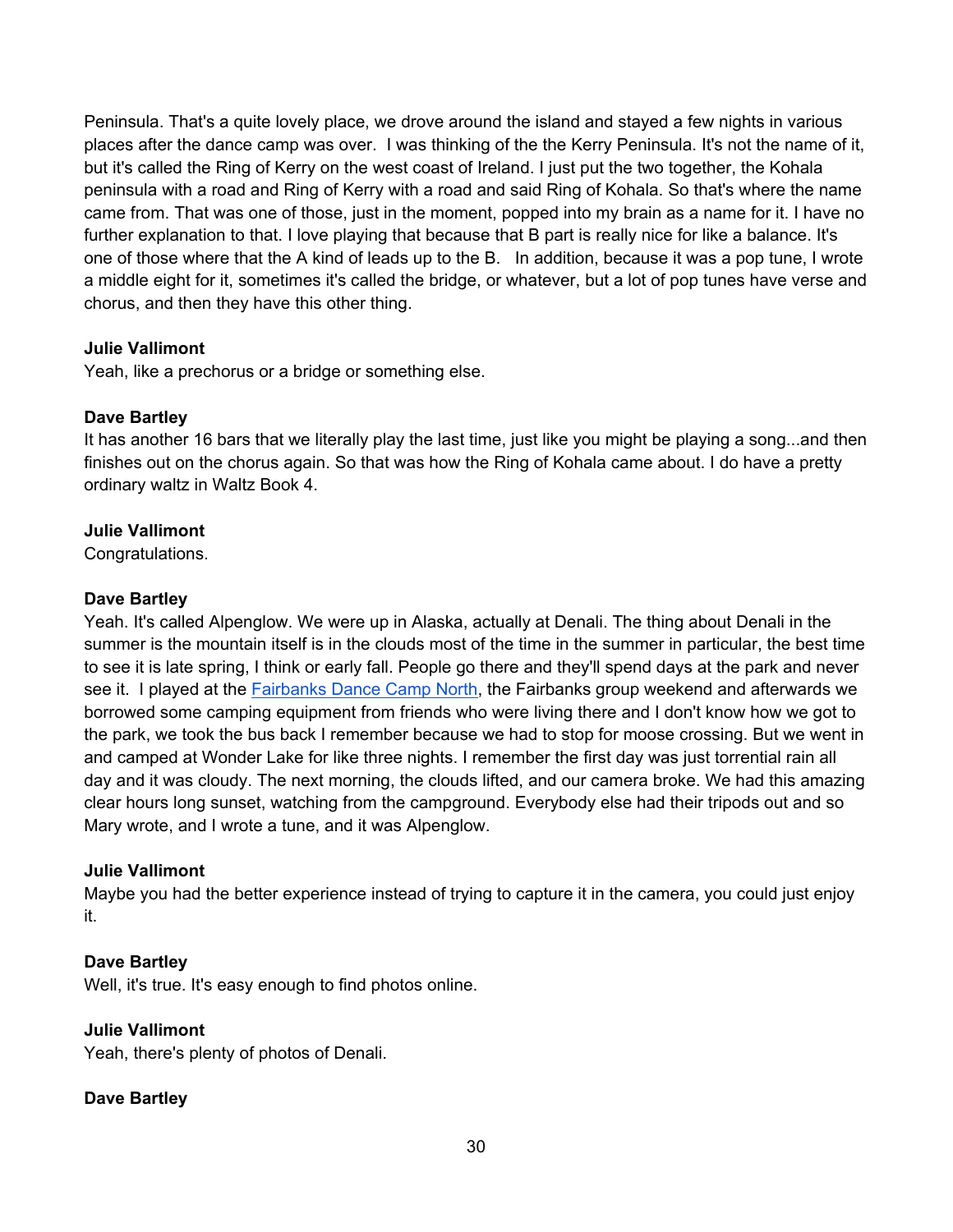Say, yeah, I took that.

# **Julie Vallimont**

I feel like the first time I went to Alaska, I took like 5000 photos.

# **Dave Bartley**

Where'd you go?

# **Julie Vallimont**

The first time I went, I used to do environmental education trips. I was leading and they sent me along as their field naturalist. And I was like, I've never been to Alaska before, there are a lot of birders who do this, where you just study and you memorize the field guides to a place and then you go and so I was like guys, I'm not an expert in the local flora and fauna. I've actually never been here before. But as an ecologist, I can try to help you understand how some of these ecosystems work. So we went to things that were off the beaten path, like Wrangell St. Elias National Park and stuff. The other times I was there, I was really grateful to get to see some of the dance community in various parts of Alaska, like you did, like in Fairbanks and Anchorage, and it's just lovely. They're just wonderful people, the dance community is.

# **Dave Bartley**

There are so many great communities. That's one of the wonderful things about being in this world, the contra dance world. You go all over, even outside the country to England and Australia. I know that there's communities in France and Denmark and but also just throughout the US. Just wonderful people everywhere, just had so many great experiences staying with people and at dance camps.

# **Julie Vallimont**

Absolutely, I remember in Fairbanks, I just felt like it's one of those places where some people really need the contra dance, and there was this guy who's like, Yeah, I've been in the bush all week. He lives off grid by himself in a cabin and all week he had been using his sled dogs to cut lumber and drag it back to his cabin and then he was saying he goes to the contra dance and that's like, the only time he sees people.

# **Dave Bartley**

Wow. Yeah, this is the socializing experience here.

# **Julie Vallimont**

Of course, I don't want to generalize. It's not like that for everyone who lives in Alaska. I don't want to make a stereotype of like, they all live out in the woods and never see other people. I feel like it happens with other kind of rural or small town dances or it just feels like a community. You know, you all know each other, you put tables on the side of the dance and there's room for kids to play. It's not only about the dancing, it's about the whole thing of like, coming together and seeing people.

# **Dave Bartley**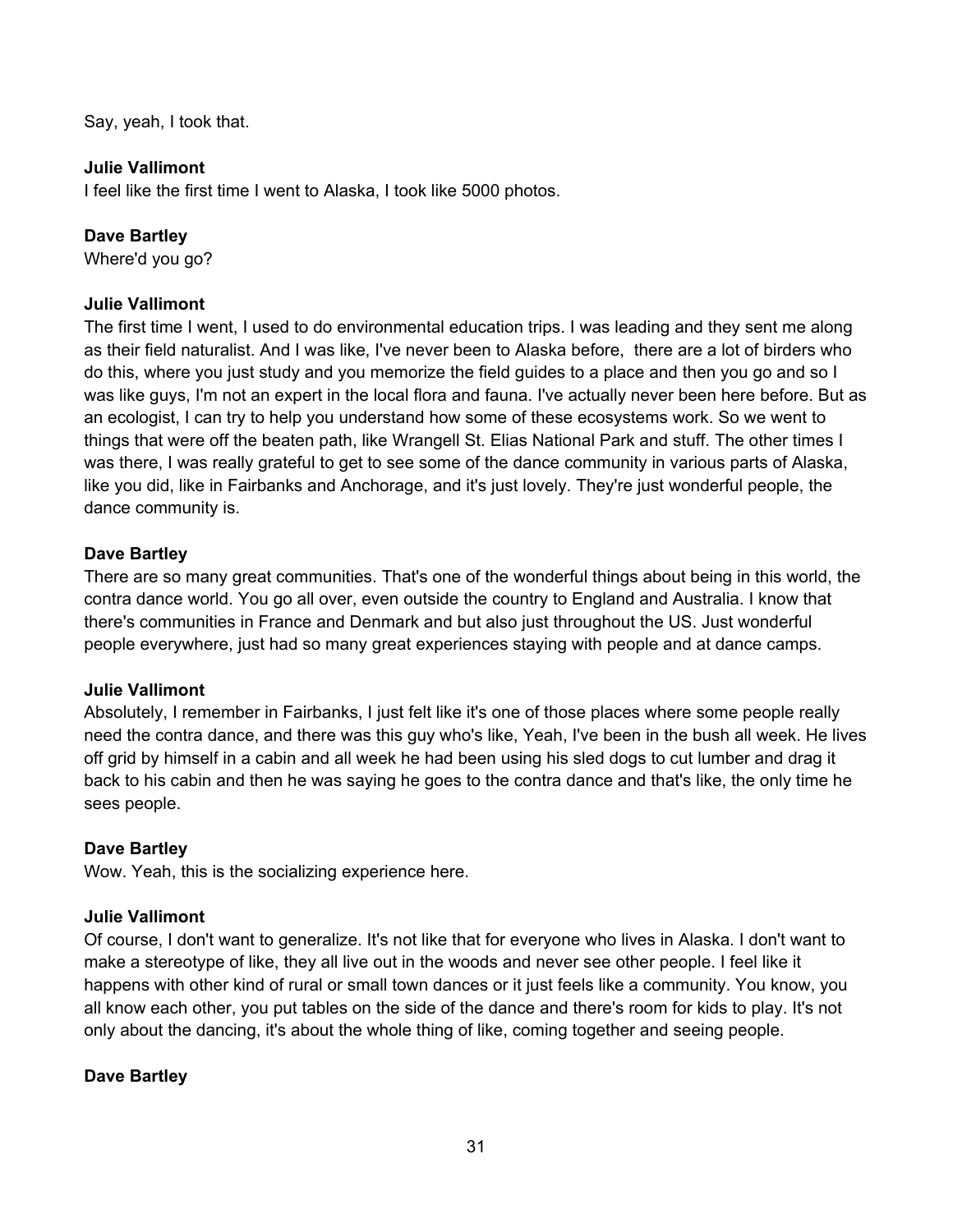Yeah, it's a social event. This isn't done as much now, but dances have potlucks, we would often have potlucks beforehand. The Olympia dance did that, the Tacoma dance. Not everybody went, but enough people kind of started with that, and you visited and then you all went off to dance afterwards, sometimes, in my case, to go play.

# **Julie Vallimont**

Yeah, that's a nice feeling. I would like to ask you a question that I'm trying to figure out how to phrase it. So we can attack it from several different directions. The thing I'm curious about is, as someone who plays so many different kinds of music, and has so many different eclectic bands, and has tried so many different things for contra dancing. What do you think of as your core identity as a contra dance musician?

# **Dave Bartley**

I think a lot of it is simply the dreaded word eclectic. I think it is about flexibility. I'm willing to play a night of straight ahead, old time or Québecois or New England situated tunes. I'm actually now playing in a Scottish Irish traditional group called Keltoi. They do a lot of songs, but also play some Cape Breton and Shetland, medleys and that kind of thing, I'm playing cittern in that group, that's sort of my third instrument after mandolin and guitar. Ten string, octave mandolins is the long name. I think I'm sort of a chameleon in some ways that I'm often not the person who formed the group, I think KGB is kind of the closest to that in some ways. I can just bring in sort of an element that's needed, or maybe an element that kind of broadens the group in some way.

# **Dave Bartley**

So I think some of my playing is informed by the fact that I started as a drummer so I think rhythmically, as much as I think melodically or harmonically.

# **Julie Vallimont**

You have that like rhythmic vocabulary from playing different kinds of grooves and understanding how they work.

# **Dave Bartley**

I tend to play with kind of an authority that comes, you know what I mean, you can kind of play a melody or you can play the melody, or play the rhythm. I think that translates out to the dance floor. So I might be thought of as a bit iconoclastic just because, as a dancer, I would think about, this is a different thing that I haven't heard, but I think it would work for dance. I can imagine dancing to this and so I just said, why not just bring it in, try it out. That's all pretty much every genre of music we know now came from the combinations of other genre that hadn't been tried together before. A lot of times it was an organic process, because people emigrated from somewhere and these other people immigrated from somewhere else, and they were in the same place and their music kind of combined. But we now have the opportunity to hear anything from anywhere in the world, it's an embarrassment of riches. I think one of the beauties of contra dance is it's a living tradition and I wouldn't want to lose where it came from. But I also wouldn't want to go back to just where it came from, I think, because you can have a wonderful experience of doing a night of going from French Four to doing a traditional circle mixer and then Petronella but it's nice to have all this other richness that we have in this world, brought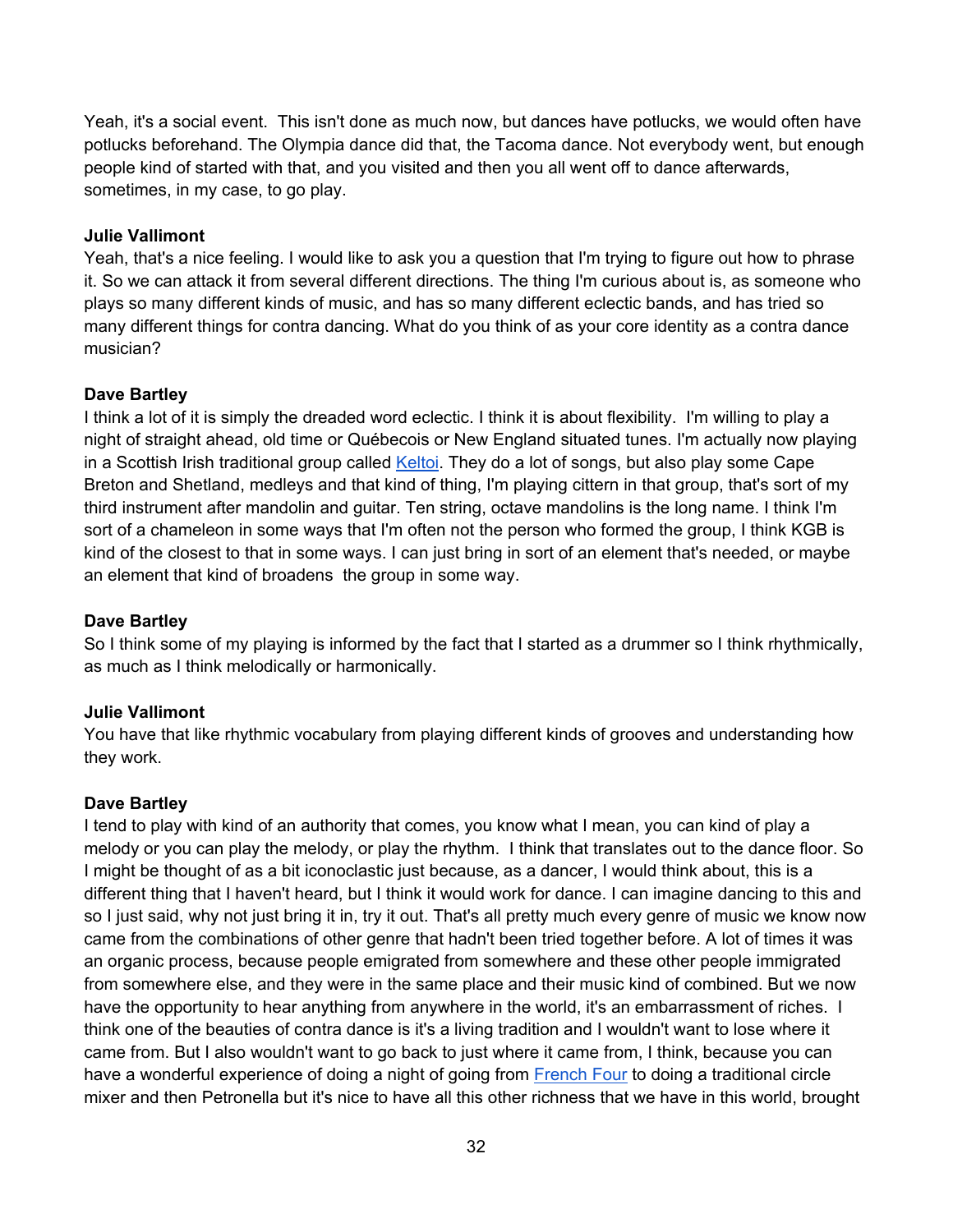in, as long as it still makes for an enjoyable and exciting contra dance. I think that's kind of where I've come from. I've been in these various groups that I've also toured with other people. And there are some other projects kind of, like when Rodney Miller was living here, I started playing with him more. He and Anita and I have a group called Spin that occasionally plays...we're of course geographically challenged too because Rodney's in Sonoma now, but we actually have a gig theoretically in the books for the Lady of the Lake, June week, next year. So fingers crossed for more in person things coming on, that would be June of 2022.

# **Julie Vallimont**

So when you're doing your contra thing, and being in bands and playing tunes and writing tunes, do you think about whether or not it's traditional? Or do you worry about that? Is that something that crosses your mind? Do you ever wonder, should I be more traditional? I'm not trying to say that you should. This is not a leading question. I'm just trying to explore what this modern tradition is these days.

# **Dave Bartley**

I kind of want to remember where we came from. I hope that we always I would. If I had my druthers, contra dances would be more like they were when I first started where there would be a mixer and maybe a square or two and there was more diversity of configuration. I think that the modern urban contra, the dances are fun, but it's like the music's gotten more diverse. But the dances in a way have gotten less diverse. I mean, there are some new figures. But the formations, nobody does triple minors or triplets or, I mean, David Millstone does. I mean, there are people who do and you know, bless them, I'm glad that those things are still being done. But they've kind of evaporated out of the repertoire in so many places.

# **Julie Vallimont**

A lot of the dancers aren't interested in them for whatever reason or at least enough who are vocal, there might be a lot who don't say anything. And so devil's advocate, what about, say you're like a hotshot new band who has worked on all your repertoire and cool tunes and cool arrangements and then the caller is calling a circle mixer, and then a triplet and you can't play any of your cool sets, how do you feel about that?

# **Dave Bartley**

Well, it depends. So yeah, that is true and then there should be some contra dances as well. It just doesn't have to be that all night.

# **Julie Vallimont**

No, exactly. I mean, I love circle mixers and those kind of things. I love being in that musical mode, where again, you're just going back into the mode of supporting the dance, and you're not trying to wow anybody. It's just, you're supposed to be fun, you're supposed to be festive. You're supposed to just play music that makes people come together as a community and have fun, whatever that is.

# **Dave Bartley**

And of course, it's like if you're hired as the band to play for say, a wedding reception one that isn't all contra dancers and you know, they want a contra dance in quotes. But in fact, teaching progression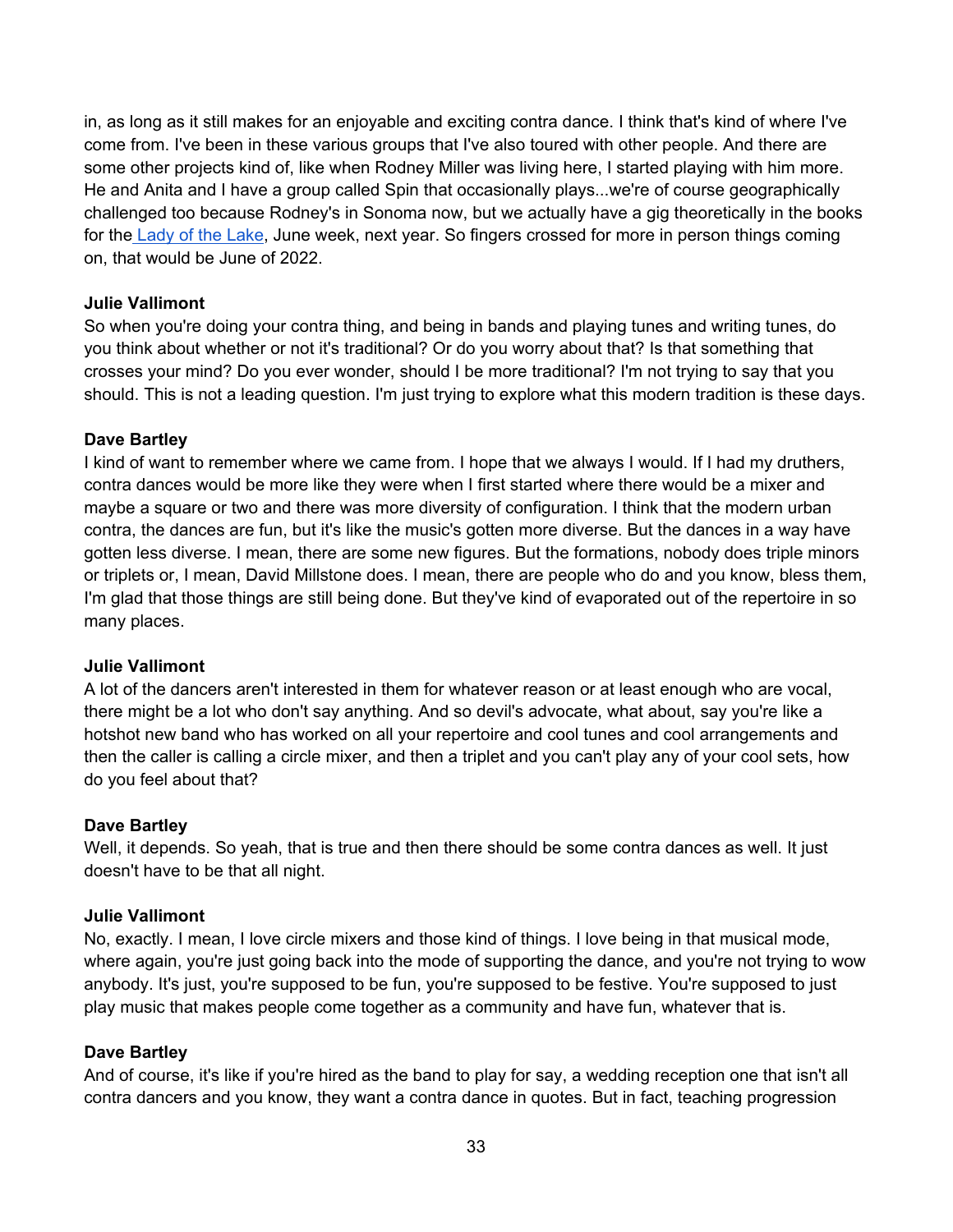and switching at the top and all that, it's difficult, so contra dance is more likely to be a circle mixer, and a square and maybe Virginia Reel. It's not about you as the musicians. So for that evening, that's when you pull out the straightforward, traditional. Well they don't have to be traditional as long as they are straightforward with clear phrases.

# **Julie Vallimont**

Maybe that's what traditional is these days.

# **Dave Bartley**

A tune like President Garfield's Hornpipe might not exactly fit that.

#### **Julie Vallimont**

Yeah, that's true.

# **Dave Bartley**

But, but yeah, that may be at least the perception anyway because I'm sure there's hundreds, thousands of tunes that were written back then that didn't make the cut, and so we don't remember them. The ones that have come to us are the strongest and in many cases, that's because they did work well for dance and weren't particularly difficult to remember, learn. I know that discussion has been made about learning by ear versus reading music. It is true that getting it in your head by ear, I think it settles in more. You sort of own the tune more, whereas if you read it, you kind of know the tune and in time playing it long enough, then it can settle into the same place. But especially a tune coming from a tradition the dots don't tell you really how the phrases are put together and where the ornaments go unless you're really already pretty familiar with that tradition.

# **Julie Vallimont**

You have to be able to get to the place where you can grok the tune, where you could just get it. It's just hard to do that off the page.

# **Dave Bartley**

That's true. I mean, after a lot of tunes and a lot of time, it gets easier, I think. That takes doing a lot of your work at jam sessions or whatever and off recordings. So, I guess, I hope that tradition holds, but I think also tradition broadens with time. I mean, if you look back at the 70's, the notion of playing a Scottish tune, or an Irish tune for contra dance was pretty controversial in some circles or Québecois, and now, they're all considered traditional, it's part of the tradition so one can imagine that continuing to broaden. It isn't necessarily that we're going to be playing, I don't know, Okinawan tunes or something. But just the notion that you could bring in more of a pop element, because folk tunes were the popular music at one time. Now we have this other popular music that's kind of parallel with what we call folk tunes and so there's a legitimate case for seeing that kind of converge into the tradition. I think there's a place for both, and I hope that continues to be.

# **Julie Vallimont**

As a player, you say you always want to try to hold on to the roots of where it came from, even while you're innovating. How do we hold on to that, as a community and as musicians?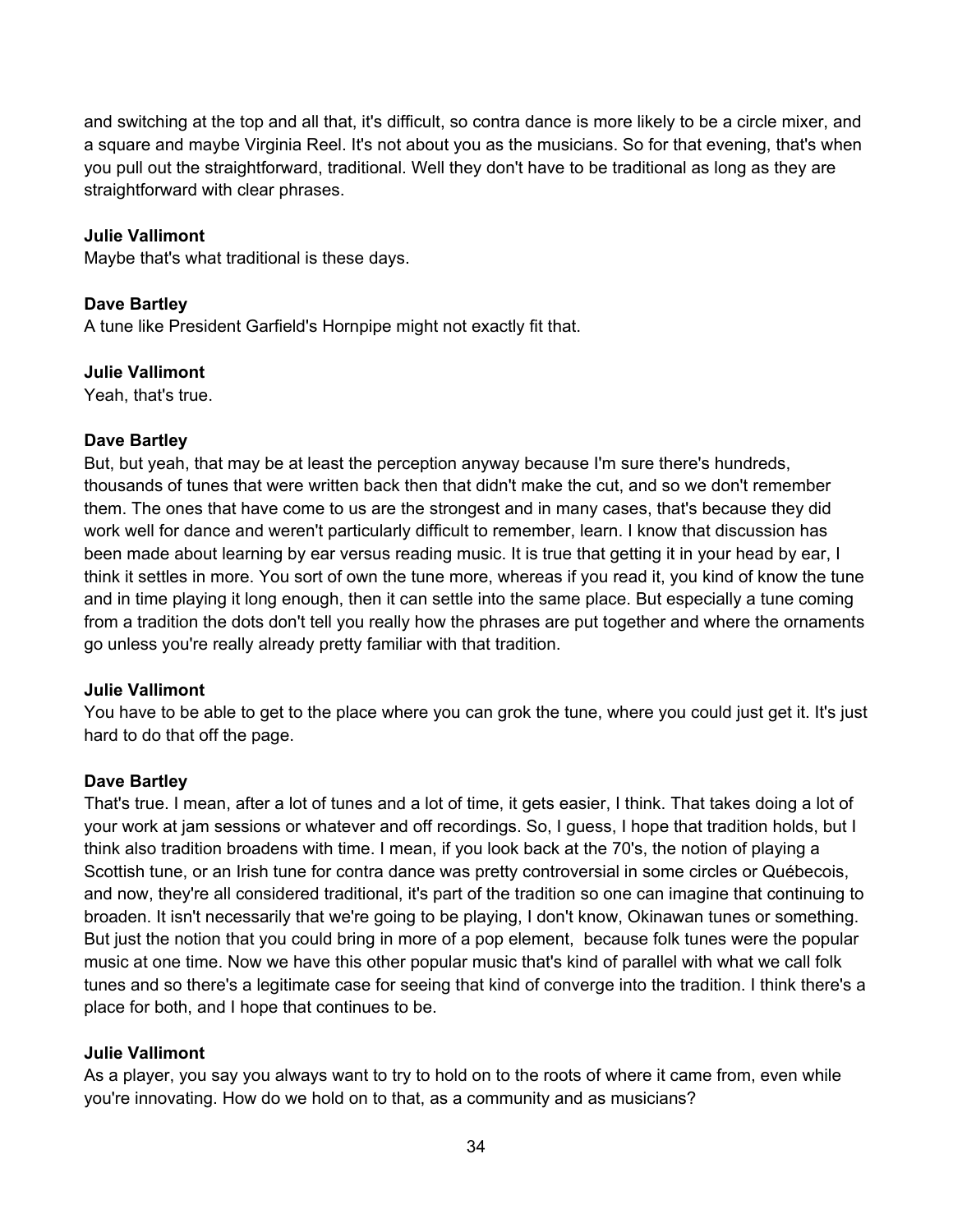# **Dave Bartley**

I think part of is to continue to play some of those tunes and even some of the newer ones, you know, they've kind of become classics that have gotten around. A lot of the things in the Portland collection, for instance, it's kind of the lingua franca, I think now of contra dance, much as the Barnes books are for English country dance. I know, when I'm writing something that is non traditional, I'm still keeping in mind, I try anyway, to keep in mind the essence of what contra dance needs. I think there's still a trace of reels and jigs and marches in things that nominally have kind of a Balkan sound or Latin American sound or whatever. So you know, we haven't brought up the topic of techno but I think that's a topic I know you can address well. I'm less experienced, I've danced to techno on occasion. I think part of the beauty of contra dance is that it's something that can be done to the music that is used for techno contra dances.

# **Julie Vallimont**

Yeah, all sorts of, we could call them electronically infused music.

# **Dave Bartley**

In some cases, the caller has to call for longer, because there isn't a band there. In your case, like with Buddy System, when you're doing your techno thing you are there. But in a lot of cases it's a DJ who's doing it. It's just a different kind of experience. In a lot of cases, the music has been structured to reinforce that 32 bar, kind of phrase nature, but not always. The thing probably I love most about contra dance music, is that it is very flexible. You have certain rules that you need in tempo and phrase structure that have to be there, or else it's not going to work. But once you satisfy those, especially with an experienced dance crowd that doesn't need a melody there all the time, for instance, there's so much room for free improvisation, especially when you're playing with people you've played with for long time and you're all dancers. So you're kind of mindful of not losing the place but going as far as you can, while still keeping a certain amount of landmarks and structure in place. That's just so much fun and you get this instant feedback from the dancers. I think I started answering a different question there. I think that having the tradition broaden and embrace more of that, I think is a fine thing as long as we don't replace...with the new shiny stuff...replace the older tried and true things that have worked for contra dance, at least for decades, if not centuries, it depends.

# **Julie Vallimont**

So how do we do that when there's no one dance that does it all? Some communities want modern dances and modern tunes and there's other communities where they do older dances, and they do chestnuts every week. You don't always get the same dancers who go to both.

# **Dave Bartley**

It's a challenge for a band, I think. Go ahead and finish your thought.

# **Julie Vallimont**

Well, I was just saying, I think there's a little bit of the onus on a new dance musician, or a new caller to seek out all these different kinds of things and try to understand them and get to the root of what is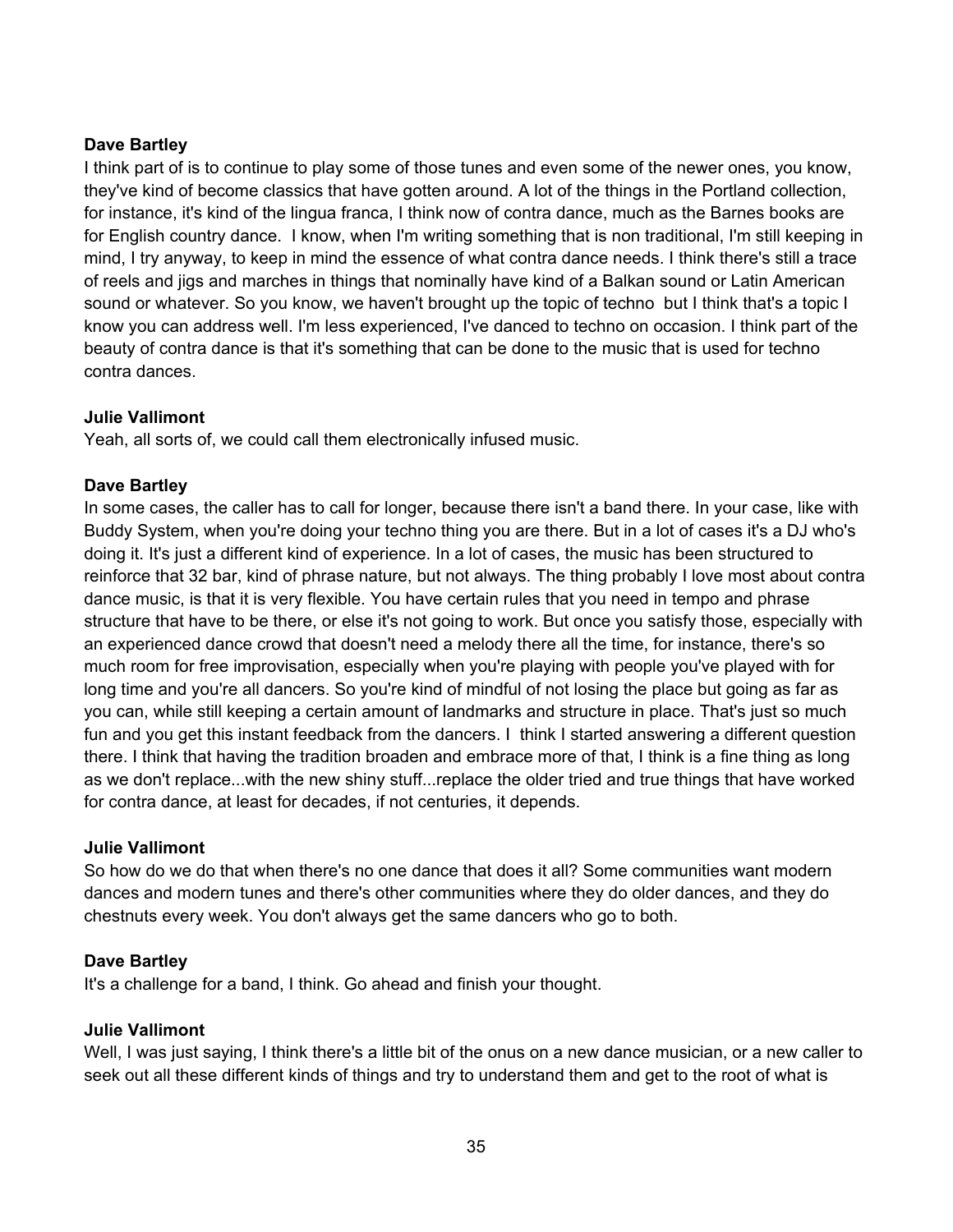traditional contra music. So that even if you don't play like that, it is the foundation of your playing somewhat.

# **Dave Bartley**

I mean, it's no longer compulsory, but it's important to have played at least the basic chestnuts and I probably throw Money Musk in with that, but Petronella, Rory O'More or Chorus Jig, maybe Lamplighter's Hornpipe. There's some others that aren't done as much, I'm sure I'm missing a few. But just so that when somebody says do Chorus Jig, maybe even have Opera Reel as the switch tune or whatever, it doesn't matter. There's lots of other good switch tunes for Chorus Jig. Because it's nice, it's like that's a path back to the sort of a connection to that tradition. You can take traditional tunes, like I was mentioning sort of a disco funk, Grumbling Old Man, you can treat them in different ways, as opposed to playing new tunes. But it's also fun just to go back to that straight ahead channeling Bob McQuillen kind of style.

# **Julie Vallimont**

It's like as much as being able to play some of these traditional tunes, but also to be able to do that New England inspired contra groove, that kind of boom chuck groove. There's a story, I'll change some of the details, but things that aren't bands, I call them clumps, like contra clumps, where you're like an ensemble of people that play together once in a while but you're not a band.

# **Dave Bartley**

Yes, like you all know each other.

# **Julie Vallimont**

You play together occasionally but you don't try to make it a thing because you're all too busy. But I had a clump and I wasn't available for one of the gigs that they wanted to do so they got a different piano player. He was younger and newer, but not totally new, he had played a lot. And they said, okay, can you play boom chuck for this tune? And he's like, "Boom chuck?" So they had to teach him in the rehearsal, how to play boom chuck on the piano. He had played contra dances, a lot of contra dances in various places and didn't know boom chuck. It's totally possible now to be a musician and not get exposed to this and not play it but I think it's worth seeking it out. I'm not saying you have to, like you said, it's not a requisite, but it's worth seeking it out.

# **Dave Bartley**

Absolutely. Boom chuck is something that appears in so many different genres too. It's like Serbian music. I mean, there's a lot of places where you can end up with that, you know, Oktoberfest stuff, or whatever.

# **Julie Vallimont**

Oh, that reminds me full circle, it reminds me of polkas. You mentioned in your bio, I think that you like Brave Combo. That's fun.

# **Dave Bartley**

Oh my goodness, yes.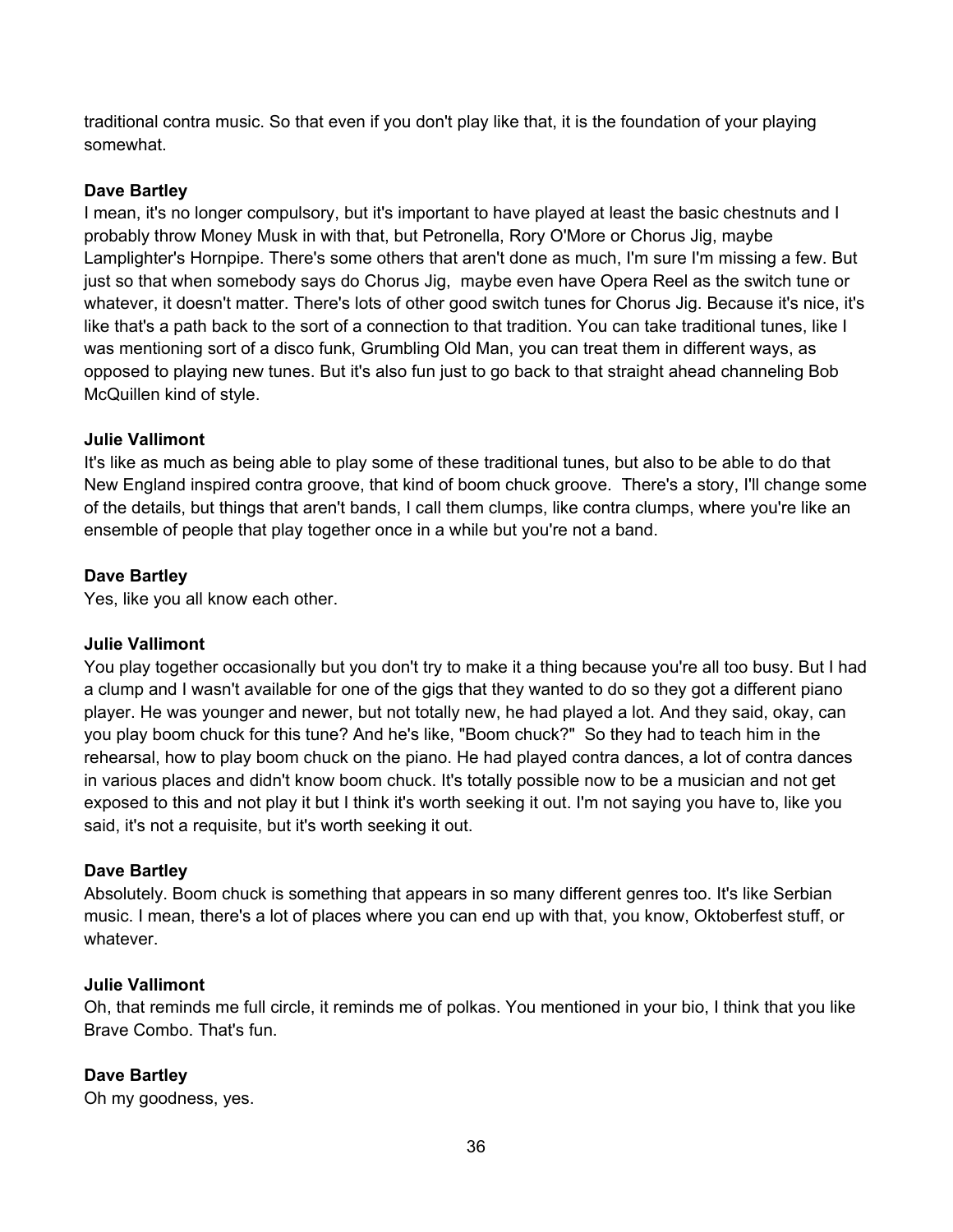Yes. I'm a big, big Brave Combo fan.

## **Dave Bartley**

Yeah, that's, I think Mary's favorite group in particular. We got to see them once or twice. Yeah, Brave Combo and another favorite of mine was 3 Mustafas 3, although they're not together anymore, they're both really world music. They draw from a lot of places, but Brave Combos, utterly shameless, which I just love. They have these brilliant, treat something in some completely different way.

#### **Julie Vallimont**

Yeah, very irreverent.

# **Dave Bartley**

I'll do the hokey pokey to Brave Combo, to their disco funk version of it anytime.

#### **Julie Vallimont**

Well, this has been so fun to talk to you. I feel like we could just talk about music all night. Sadly, I can't keep you here forever. Is there anything else that you'd like to touch on while we're talking today?

#### **Dave Bartley**

I was trying to think about that. I think we've covered a lot. You were talking about, kind of tying the tradition to new things. I remember one of the bands that I really admire, and I think to this day is probably my favorite, although Clayfoot Strutters up there, but Nightingale, they had a definite sound and they had an eclectic background, but they could be just solid as a rock. I think that's kind of an example of a a group that sort of integrates the new with the traditional. I think that's kind of a good example, going forward. I think a band starting out, definitely should be taking a look at other bands and who they want to emulate. And I do think, learning the traditions is definitely a key thing, but also kind of deciding and it can happen organically but what is your place in this world as a band? There's plenty of room for bands that are like other bands, of course. But a lot of times there's an opportunity to do something new just because of what you bring with you to the party.

#### **Julie Vallimont**

Well, in your case, you've brought a lot of things to the party for many years and given a lot of people a lot of fun.

# **Dave Bartley**

I hope so. That's what I love to do, want to do.

#### **Julie Vallimont**

It's been so wonderful to talk with you. Thank you so much for your time today.

# **Dave Bartley**

Well, thank you. You're a great listener. I feel like I've talked a lot.